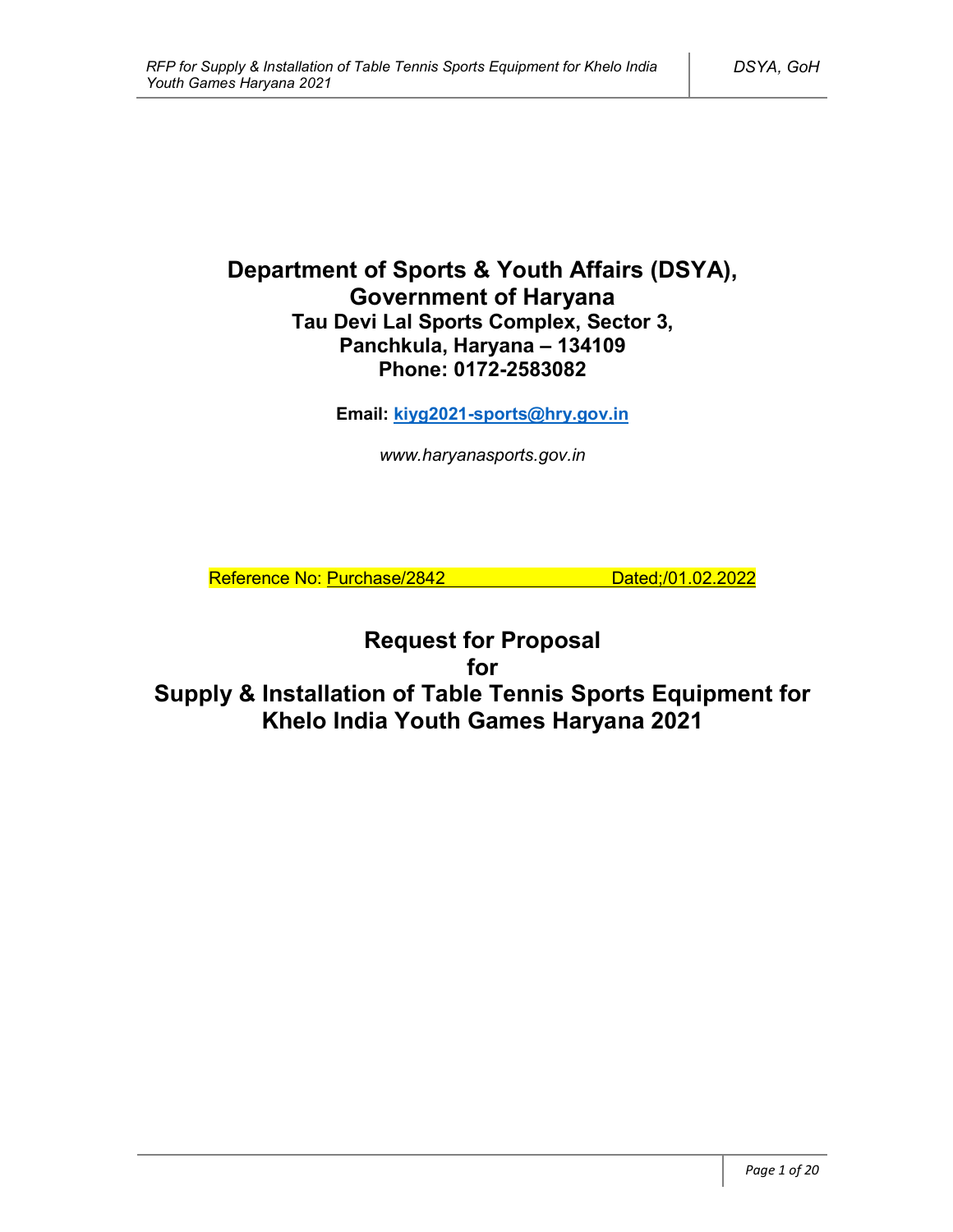#### **Department of Sports & Youth Affairs (DSYA), Government of Haryana Tau Devi Lal Sports Complex, Sector 3 Panchkula, Haryana – 134109**

Email: kiyg2021-sports@hry.gov.in www.sportsharyana.gov.in

#### **RFP No.: Purchase/2842. Dated: 01.02.2022**

### **NOTICE INVITING TENDER (NIT)**

DSYA invites Bids under two bid-basis, i.e. Technical Bid and Financial Bid for *'Supply & Installation of Table Tennis Sports Equipment for Khelo India Youth Games Haryana 2021'* for Department of Sports & Youth Affairs *(DSYA)*.

The interested bidders should submit their bids online and physical copies of **only technical proposal** to Tau Devi Lal Sports Complex, Sector 3, Department of Sports & Youth Affairs, Govt. of Haryana, Panchkula, Haryana - 134109, on or before 10-02-2022**.**

Bidders have to download the Bid documents from the e-procurement portal i.e. https://etenders.hry.nic.in after registering themselves on portal and submit e-bids after payment of Bid Processing Fee & Bid Document Fee before last date & time of downloading the e-bids online

All Bidders are advised to see Amendments to RFP, if any, before submission of the bids. In case the Bidder does not submit the amended bids/amendments, it shall be presumed that Bidder has seen the amendments/Amended bids and e-bid shall be evaluated accordingly.

In case schedule date of submission / tender opening date are declared as holiday then tender will be submitted/ opened on the very next working day on earlier schedule time.

DSYA reserves the right to cancel the bid at any time or amend/withdraw any of the terms and conditions contained in the Bid Document without assigning any reason thereof.

> **CEO, Khelo India Youth Games Department of Sports & Youth Affairs Haryana**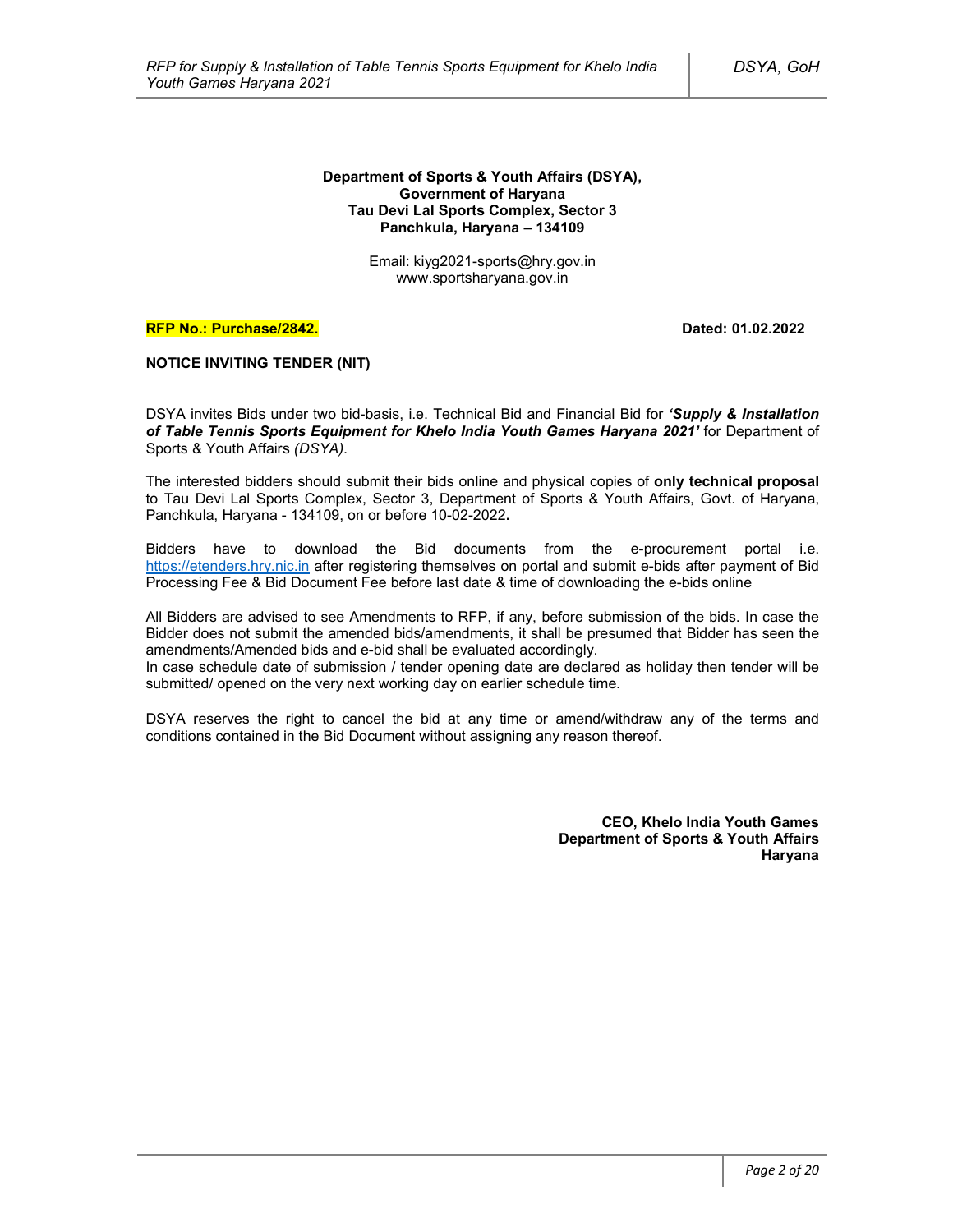## **1. DETAILED NOTICE INVITING E-TENDER**

e-Tender is invited in single stage two cover system i.e. Request for Technical Bid **(online Bid under Technical Envelope and hard copy submission with mentioning Page No)** and Request for Financial Bid (comprising of price bid Proposal under online available Commercial Envelope):

| Sr. No.        | Information                                                        | <b>Details</b>                                                                                                                                                                                                                                                                                                   |
|----------------|--------------------------------------------------------------------|------------------------------------------------------------------------------------------------------------------------------------------------------------------------------------------------------------------------------------------------------------------------------------------------------------------|
|                | Description of Goods                                               | Table Tennis Sports Equipment<br>(Annexure-I)                                                                                                                                                                                                                                                                    |
| $\overline{2}$ | EMD (to be deposited online) *                                     | 16,000/-<br><b>Account Holder Name: Director,</b><br>Department of Sports & Youth Affairs<br><b>Bank Name: State Bank of India</b><br><b>Account No.: 39454876084</b><br><b>IFSC Code: SBIN0050969</b><br><b>MICR No.: 160002173</b><br>Validity period for the EMD will be up to<br>30 <sup>th</sup> June, 2022 |
| 3              | Tender Document Fee*                                               | $2.000/-$                                                                                                                                                                                                                                                                                                        |
| 4              | e-Service Fee (to be deposited online)                             | 1,000 + 18% GST                                                                                                                                                                                                                                                                                                  |
| 5              | Start Date & Time of Bid Preparation and<br>Submission             | 01.02.2022                                                                                                                                                                                                                                                                                                       |
| 6              | Expiry Date & Time of bid for EMD<br>submission                    | 09.02.2022                                                                                                                                                                                                                                                                                                       |
| 7              | Last date and time for submission of<br>proposals through e-Tender | 10.02.2022                                                                                                                                                                                                                                                                                                       |

**Note: For relaxation of Tender Fee & EMD** Please refer "Haryana State Public Procurement Policy for MSME -2016" notified vide G.O.No.2/2/2016-4IBII (1) dated 20-10-2016 and for Startups/first generation Entrepreneurs as notified vide G.O. No.2/2/2016-4IB-II dated 03.01.2019.

## **2. DATA SHEET**

| Sr. No. | <b>Activity Description</b>                                                                                  | <b>Details</b>                                                                                                                    |
|---------|--------------------------------------------------------------------------------------------------------------|-----------------------------------------------------------------------------------------------------------------------------------|
|         | RFP No. and Date of Availability of RFP                                                                      | RFP No.: Purchase/2842<br>Date: 01.02.2022                                                                                        |
| 2       | Proposal Due Date                                                                                            | 10.02.2022                                                                                                                        |
| 3       | Technical Proposal Opening Date and<br>submission of hard copy of technical<br>proposal with proper binding. | 11.02.2022, 10.00 Hrs                                                                                                             |
| 4       | <b>Financial Proposal Opening</b>                                                                            | To be communicated later                                                                                                          |
| 5       | Letter of Award (LOA)                                                                                        | To be communicated later                                                                                                          |
| 6       | Office Address - Venue for opening and<br>evaluation of Bids                                                 | Department of Sports & Youth Affairs<br>Govt. of Haryana<br>Tau Devi Lal Sports Complex, Sector 3,<br>Panchkula, Haryana - 134109 |
| 7       | <b>Contact Details</b>                                                                                       | Contact Person:<br>Mr. Rajesh Kumar, Superintendent<br>Email id: kiyg2021-sports@hry.gov.in<br>Mobile No: +91 7717307781          |
| 8       | Tender Documents on Website                                                                                  | URL for e-tender<br>https://etenders.hry.nic.in/nicgep/app<br>http://www.haryanasports.gov.in/                                    |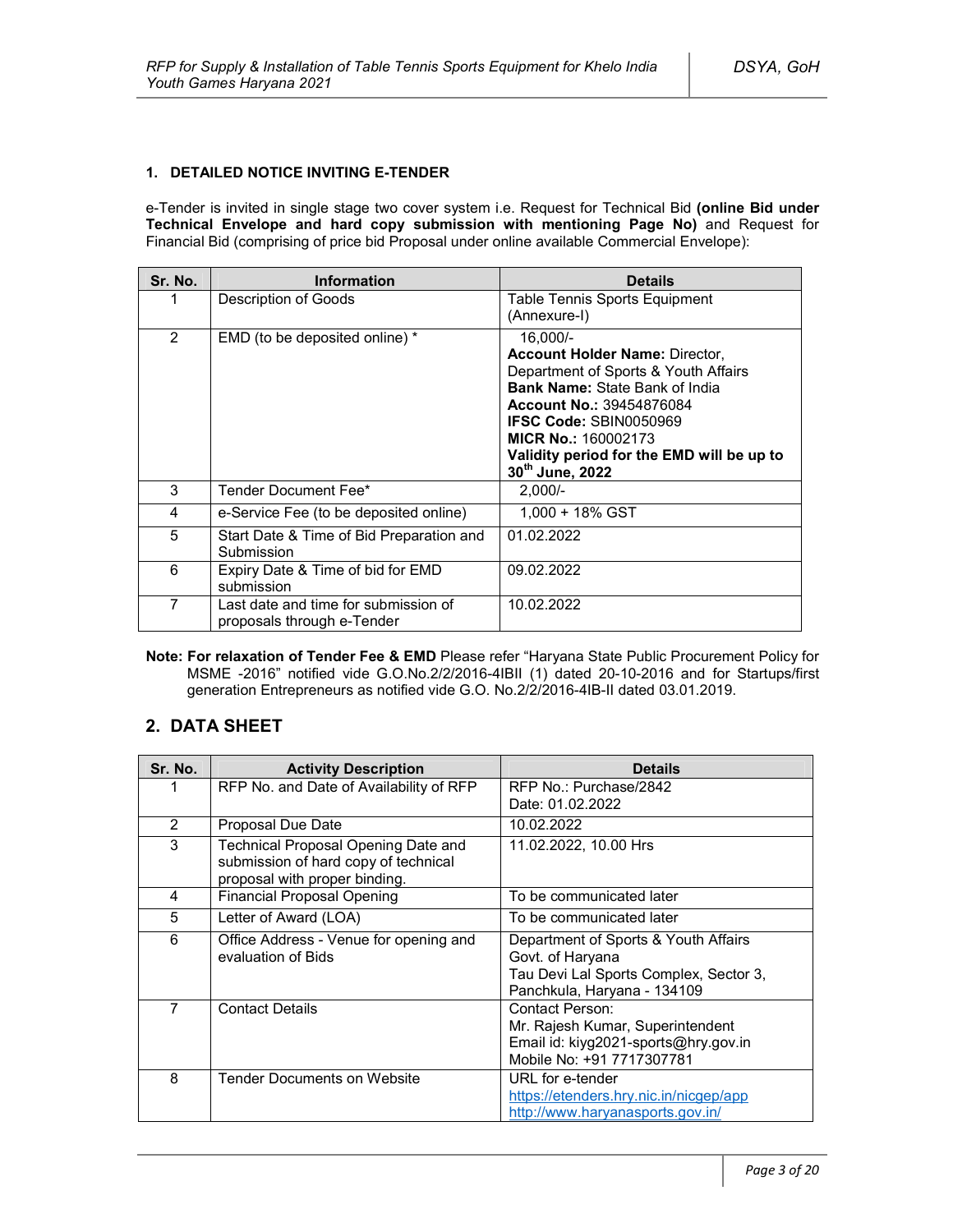|    | Method of Selection        | Pre-Qualification & L1 |
|----|----------------------------|------------------------|
| 10 | <b>Bid Validity Period</b> | 90 days                |

## **A. Information to Bidders:**

#### **1. Instructions to bidder on Electronic Tendering System.**

Registration of bidders on e-Procurement Portal**,** Information about Digital Certificate, Instructions about Online Payment of Tender Document fee/e-Service Fee/Earnest Money, Important Instructions & Help manual for online bidding and other General issues option available on Home page of NIC e-procurement portal i.e https://etenders.hry.nic.in.

In case bidders need any clarifications or if training required to participate in online tenders they can contact office Timings of Help-desk support & Contract Details: -

The detail may be seen under "Contract US" option available on Home Page of NIC e-Procurement portal i.e https://etenders.hry.nic.in.

For support related to Haryana Tenders in addition to Helpdesk: -

In addition, for support related to Haryana Tenders in addition to helpdesk you may also contact to following: -

E - mail: eproc.nichry@yahoo.com Desk: 0172-2700275

**2.** Date and Time of making payment of tender fee, earnest money deposit (EMD) and eservice fee is as under:

|   | A Online submission of EMD, Tender fee & |  |
|---|------------------------------------------|--|
|   | e-Service Fee Option-1: Through Net      |  |
|   | <b>Banking and Debit card</b>            |  |
| в | Online submission of EMD                 |  |
|   | Option-2: Through RTGS/ NEFT-            |  |
|   | (In case of above, the bidder has to     |  |
|   | pay Tender fee & e-Service fee           |  |
|   | Through Net Banking and Debit card       |  |
|   | as per the given date & time schedule)   |  |

- **3.** As the Bids are to be submitted online and are required to be encrypted and digitally signed, the Bidders are advised to obtain Digital Signature Certificate (DSC) at the earliest. For<br>obtaining Digital Certificate. the Bidders should visit NIC portal obtaining Digital Certificate, the Bidders should visit NIC portal https://etenders.hry.nic.in/nicgep/app?page=DSCInfo&service=page
- **4.** The Bidders shall have to pay for the Tender Documents Fee, EMD Fees & e-Service Fee online by using the service of secure electronic payment gateway. The secure electronic payments gateway is an online interface between bidders and online payment authorization networks.
- **5.** The bidders must have Net Banking account in order to pay Tender Document Fee and e-Service Fee.
- **6. Payment of Tender Fee: -** The payment for the Tender Document Fee shall be made by the interested bidder online directly through Net Banking with the available Banks at e- GRAS e-Payment Gateway.
- **7. Payment of e-Service Fee: -** E-Service Fee payment shall be made separately by the interested bidders/ contractors online directly through Net Banking Account.
- **8. Payment of EMD: -** The payment of EMD can be made through Net Banking or RTGS/ NEFT as per details at Para-2 above. In this regard please refer to "Instructions to bidder on Electronic Tendering System.
- **9.** Intending bidders will be mandatorily required to sign-up online (create user account) on the website https://etenders.hry.nic.in to be eligible to participate in the e-Tender. In case the intended bidder fails to pay EMD fee under the stipulated time frame, he/she shall not be allowed to submit his/ her bids for the respective event/Tenders.
- **10.** In case of payment of EMD through RTGS/ NEFT, the interested bidders must remit the funds at least on or before **09.02.2022** and make payment via RTGS/NEFT to the beneficiary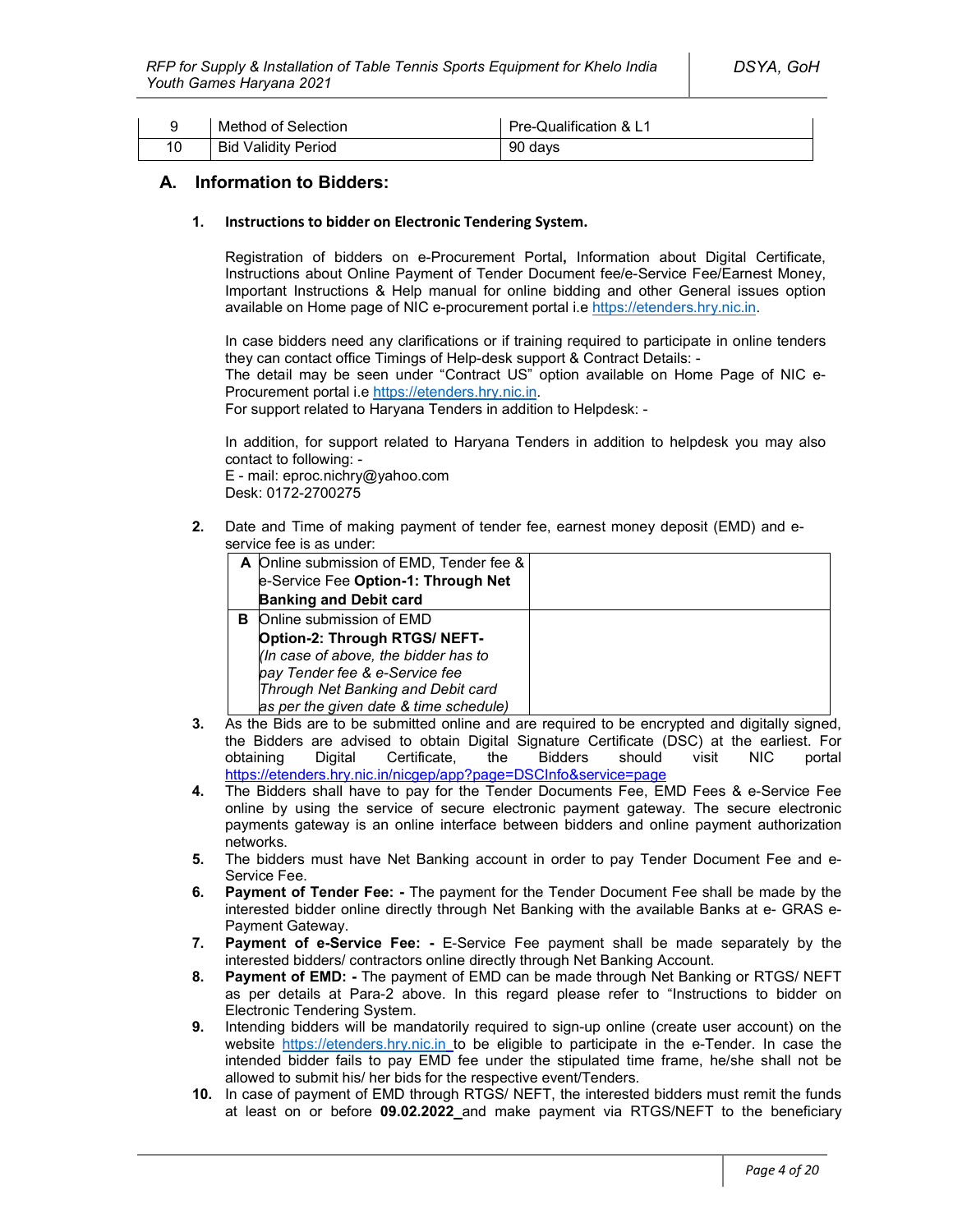account number specified under the online generated challan. The intended bidder/ Agency thereafter will be able to successfully verify their payment online, and submit their bids on or before the expiry date & time of the respective events/ Tenders at https://etenders.hry.nic.in

- **11.** However, the details of the EMD, Tender document Fee & E Service Fee are required to be filled/ provided at the time of online Bid Preparation.
- **12.** Online Technical Envelope—Reference details of the Earnest Money Deposit, Tender Document Fee & e - Service Fee instrument and scanned copies of supporting documents and QR/technical criteria with proper index and page numbering on all the documents have to be provided as per **Annexure-A** of this document.
- **13.** If the tenders are cancelled or recalled on any grounds, the Tender Document Fee and e-Service Fee will not be refunded to the bidder.
- **14.** If any queries related to this RFP, Bidders can submit their queries only through the official email id kiyg2021-sports@hry.gov.in before 5.00PM on working days.

## **B. Brief Description of Procuring Sports Equipment / items:**

| Sr. No   Description                                             | Quantity | <b>Place of Delivery</b>                                     |
|------------------------------------------------------------------|----------|--------------------------------------------------------------|
| Supply & installation of Table<br><b>Tennis Sports Equipment</b> | 6 Items  | Tau Devi Lal Sports Complex,<br>Sector-3, Panchkula, Haryana |

The detailed technical specifications/description of the above items are available at **Annexure-I** of this document. **Only mentioned brand will be acceptable.**

## **C. Specific Terms & Condition/ Eligibility Criteria related to above items: -**

| 1.             | The Bidder must be a Single Business Entity for the<br>purpose of this Invitation for RFP Document, a business<br>entity shall mean a company registered in India under<br>the Companies ACT, 1956 or 2013 or a partnership firm<br>registered under The Limited Liability Partnership Act,<br>2008 or The Indian Partnership Act 1932.                    | Certificate<br>Registration<br>of<br>Incorporation(s).                                                                                               |
|----------------|------------------------------------------------------------------------------------------------------------------------------------------------------------------------------------------------------------------------------------------------------------------------------------------------------------------------------------------------------------|------------------------------------------------------------------------------------------------------------------------------------------------------|
|                | <b>JV/Consortium not Allowed.</b>                                                                                                                                                                                                                                                                                                                          |                                                                                                                                                      |
| 2 <sub>1</sub> | Average annual turnover of the Bidder in the last 3<br>years i.e. 2017-18, 2018-19 and 2019-20 must be at<br>least 01 Crore from sale of sports equipment/items &<br>Sports Apparel.                                                                                                                                                                       | Audited<br>Financial<br>Statements/Certificate<br>from<br>statutory Auditor<br>should<br>be<br>submitted as per the enclosed<br>Annexure- 'E'.       |
| 3 <sub>1</sub> | Bidder must have relevant experience<br>The<br>in.<br>undertaking any three (03) similar* assignments in the<br>last seven (07) years (International/National level).<br>Note: *Supply and installation of sports equipment for<br>Central Government/State Government/ National Sports<br>Federation / State Sports Federation.                           | Work Order/ Client Certificate/<br>Certificate<br>Completion<br>(Please)<br>provide a list of assignments<br>before attaching relevant evidence.     |
| 4.             | The Bidder should be in the business of sale of Sports<br>Equipment as Original equipment manufacturer (OEM)<br>for at least 05 Years as on March 31 <sup>st</sup> , 2021.<br>0R<br>In case the Bidder is not a manufacturer (OEM) then the<br>bidder should be an authorized supplier / dealer of the<br>manufacturer and in business of supplying sports | Proof of OEM /<br>Authorisation<br>Certificate<br>(with<br>period clearly<br>specified)<br>should be submitted as per the<br>enclosed Annexure- 'C'. |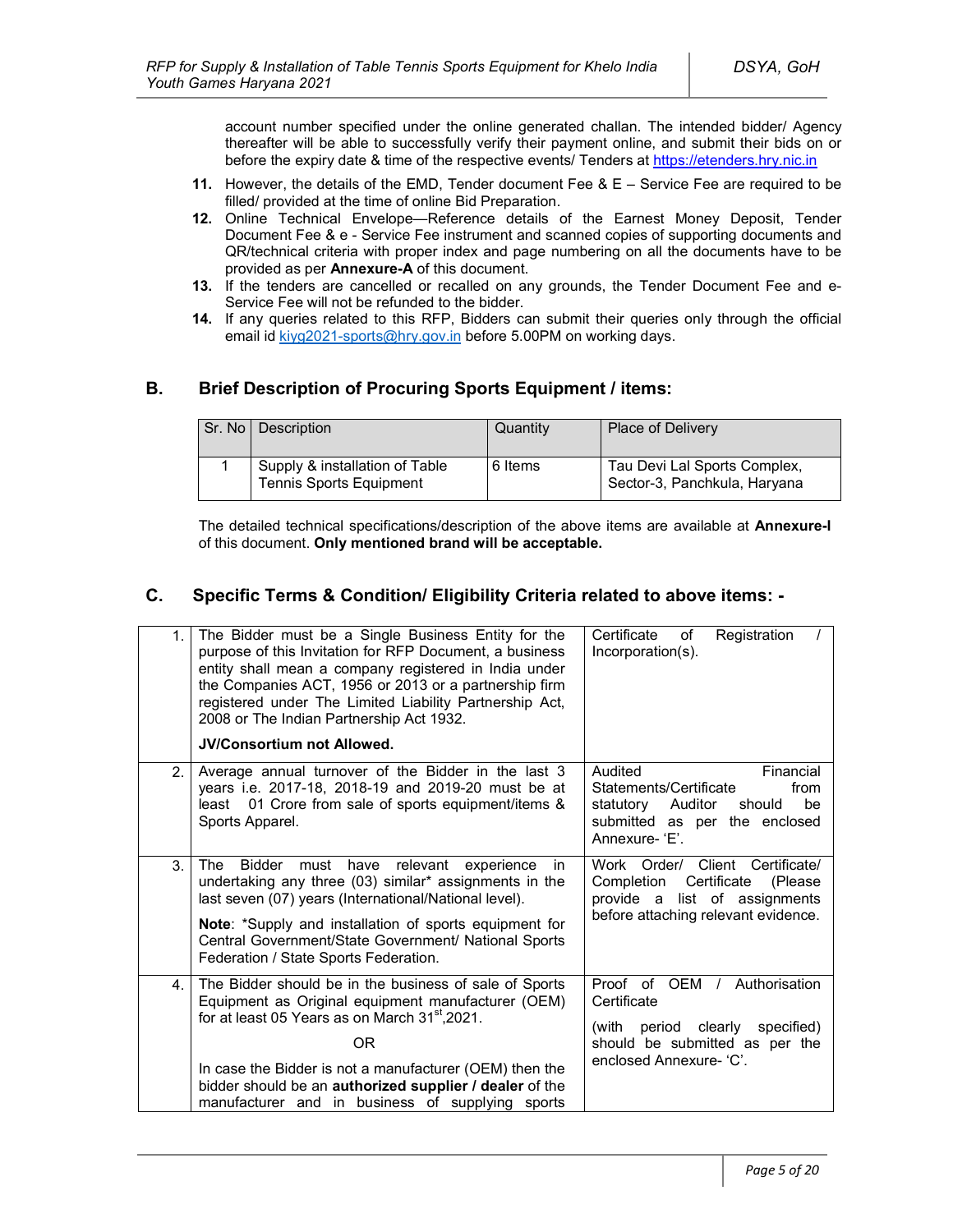|      | equipment for more than one (01) year as on March<br>31,2021.                                                                                                                                                                                                                                                                                                                                                                                                                                                                                                             |  |
|------|---------------------------------------------------------------------------------------------------------------------------------------------------------------------------------------------------------------------------------------------------------------------------------------------------------------------------------------------------------------------------------------------------------------------------------------------------------------------------------------------------------------------------------------------------------------------------|--|
| 5.   | The equipment should be supplied to Tau Devi Lal sports complex, Sector-3, Panchkula,<br>Haryana.                                                                                                                                                                                                                                                                                                                                                                                                                                                                         |  |
| 6.   | The suppliers are required to submit the detail of sports equipment/items as per Annexure-II.<br>The intending supplier shall also have to mention, the detailed specifications, name of<br>manufacturer/make, model of the article and has to enclose the catalogue in PDF format with<br>image/ pictures of the material offered, for which the rates are quoted as per the below format.                                                                                                                                                                               |  |
|      | Item No                                                                                                                                                                                                                                                                                                                                                                                                                                                                                                                                                                   |  |
|      | Name of the Item                                                                                                                                                                                                                                                                                                                                                                                                                                                                                                                                                          |  |
|      | Offered Make & Model                                                                                                                                                                                                                                                                                                                                                                                                                                                                                                                                                      |  |
|      | Specification<br>Compliance<br><b>NIT</b><br>as<br>per<br>(Yes/No)                                                                                                                                                                                                                                                                                                                                                                                                                                                                                                        |  |
|      | Offered item with Original Images                                                                                                                                                                                                                                                                                                                                                                                                                                                                                                                                         |  |
|      | Above format should be proper in one page for each item. The photocopies/ Xerox /fax of<br>these documents will not be considered. In absence of the above original documents, the<br>item(s) offered will not be considered. The preference will be given to the items bearing ISI/ISO<br>/quality control make for the sports material & goods.                                                                                                                                                                                                                         |  |
|      | In case of doubt in material, supplied by the firm/bidder, the expenditure incurred on getting the<br>material tested will be borne by the bidder. If, even after approval, information / facts submitted<br>by the bidder are found misleading / incorrect etc., DSYAGOH reserves the right to reject the<br>tender for the current / future supply or may impose penalties as deemed fit. Non-compliance<br>of any of the terms & conditions of the tender will also warrant above penalties.                                                                           |  |
| 7.   | The intending supplier should quote the rates inclusive of all expenses, charges, taxes, duties,<br>transportation, packing and forwarding, insurance etc. inclusive of all applicable taxes and<br>freight charges for Tau Devi Lal sports complex, Sector-3, Panchkula, Haryana. Rate quoted<br>shall also include Supply, Installation, and Commissioning & On-site training for operation of<br>equipment. The financial must be submitted in the bidder's letter head with seal and sign.                                                                            |  |
| 8.   | The minimum warranty/guarantee period shall be of two (2) years for equipment/ items. Not<br>applicable for the Items which are subject to non-warranty. However, DSYA will verify whether<br>the quoted equipment's/items are falling under warranty or non-warranty. Decision of the<br>DSYA will be final in this regard. Any period over and above the minimum period mentioned<br>shall also be accepted.                                                                                                                                                            |  |
| 9.   | For imported equipment if supplied directly from foreign): The custom clearance,<br>transportation, insurance etc. of the equipment from the port of entry in the country to the<br>consignee's place shall be sole responsibility of the supplier and its agent. These are to be<br>shown separately in the price bid. However, for custom duty exemption wherever applicable for<br>import of sports equipment/goods KIYG, 2021 secretariat will apply to the appropriate<br>authority. The seller and his agent should liaison the claim for exemption of Custom Duty. |  |
|      | 10 Technical specification of the sports equipment used in competitions should be as per rule of<br>the International / National Federation/Association of concerned disciplines.                                                                                                                                                                                                                                                                                                                                                                                         |  |
| 11 I | DSYAGOH will be legally competent to cancel the supply order and also to take any other<br>action against the supplier including imposing any penalty during or till the final execution of<br>the supply, in case the supplier is ever found to have committed any fraud against DSYAGOH<br>in supplying the material or indulged in any other malpractices thereof causing any financial<br>losses during contract period.                                                                                                                                              |  |
|      | 12. The bidders will give a self-attested declaration on Rs 100/- stamp paper that the quality and<br>brand of sports equipment used in competitions and quoted in the tender are correct and as<br>per rule of International/National/Associations of concerned disciplines. In case of any defect,<br>DSYAGOH may impose penalty as deemed fit and will have the right to make recovery from                                                                                                                                                                            |  |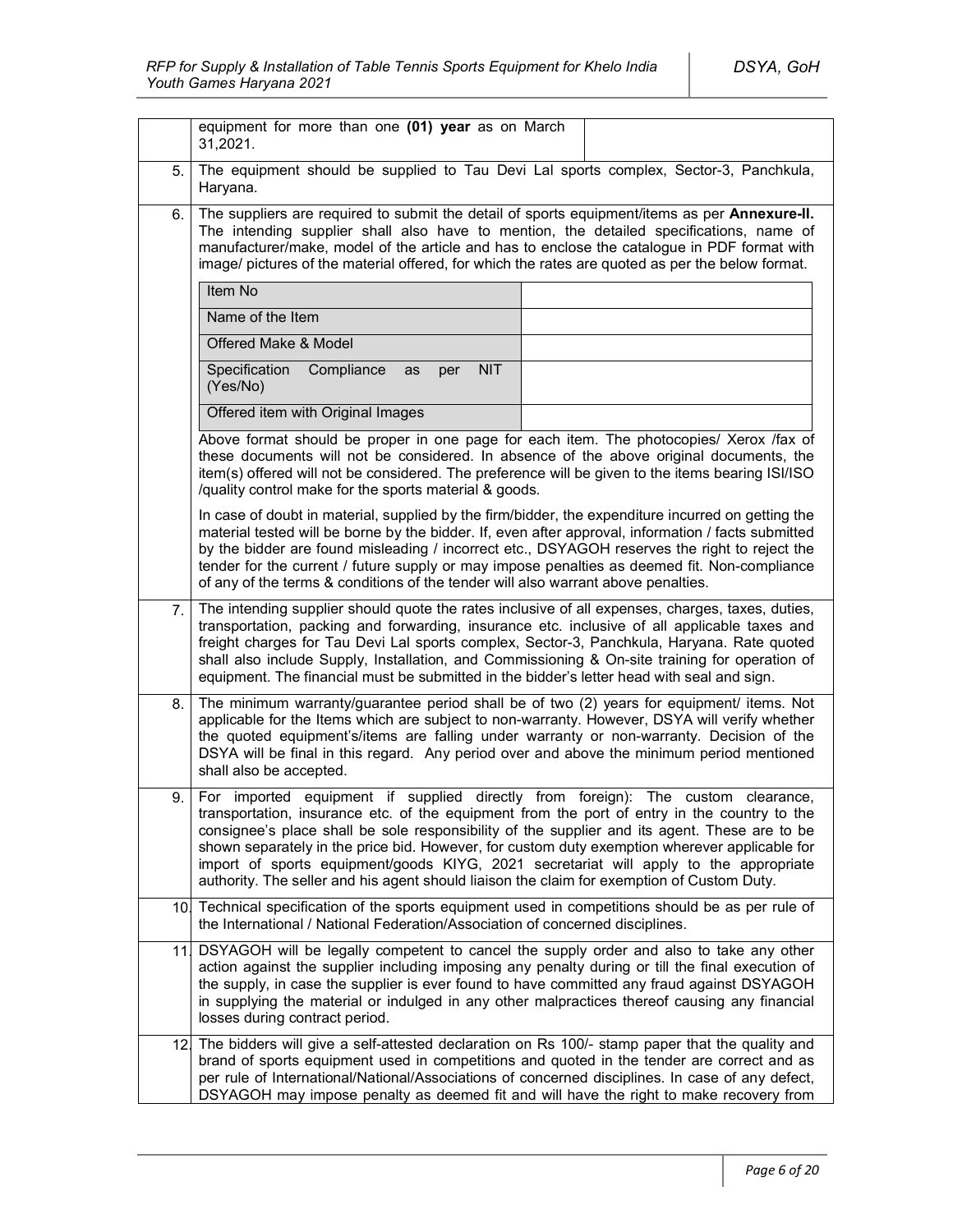|                 | security or any pending bills or and take any legal action as deemed fit.                                                                                                                                                                                                                                                                                                                                                                                                                                                                                                                                                                                                                                                                                                                                                                                                                                                                             |
|-----------------|-------------------------------------------------------------------------------------------------------------------------------------------------------------------------------------------------------------------------------------------------------------------------------------------------------------------------------------------------------------------------------------------------------------------------------------------------------------------------------------------------------------------------------------------------------------------------------------------------------------------------------------------------------------------------------------------------------------------------------------------------------------------------------------------------------------------------------------------------------------------------------------------------------------------------------------------------------|
|                 | 13. The Bidder must submit information with supporting documents as specified in Annexure III.                                                                                                                                                                                                                                                                                                                                                                                                                                                                                                                                                                                                                                                                                                                                                                                                                                                        |
| 14.             | DSYAGOH considering, past performance of the tenderer, reserves the right to reject any<br>tender.                                                                                                                                                                                                                                                                                                                                                                                                                                                                                                                                                                                                                                                                                                                                                                                                                                                    |
| 15.             | In case, any dispute arises in regard to the tender, the decision of the DSYAGOH will be final<br>and binding.                                                                                                                                                                                                                                                                                                                                                                                                                                                                                                                                                                                                                                                                                                                                                                                                                                        |
|                 | 16 In case of litigation, the courts at Panchkula only will have jurisdiction for deciding case<br>according to Indian law in force.                                                                                                                                                                                                                                                                                                                                                                                                                                                                                                                                                                                                                                                                                                                                                                                                                  |
| 17 <sub>1</sub> | The technical bids will be opened first and financial bids of only those bidders shall be opened<br>whose Technical bids are accepted by the competent authority.                                                                                                                                                                                                                                                                                                                                                                                                                                                                                                                                                                                                                                                                                                                                                                                     |
|                 | 18. It must be noted that this is just an enquiry and does not amount to any commitment on the<br>part of DSYAGOH to order any products offered. The decision of DSYAGOH in this regard<br>would be final and be entirely, at its discretion.                                                                                                                                                                                                                                                                                                                                                                                                                                                                                                                                                                                                                                                                                                         |
|                 | 19. The supplier shall not dispatch the ordered material after expiry of the delivery period. The<br>supplier shall apply to DSYAGOH for extension of delivery period and obtain approval before<br>dispatch. In case the supplier dispatches the goods late, without obtaining an approval for<br>extension, it would be doing so at its own risk and no claim for payment for such supply and /<br>or any other expense related to such supply shall lie against DSYAGOH.                                                                                                                                                                                                                                                                                                                                                                                                                                                                           |
|                 | 20. The supplies received, if not found as per specification of tendered items, are liable to be<br>rejected                                                                                                                                                                                                                                                                                                                                                                                                                                                                                                                                                                                                                                                                                                                                                                                                                                          |
| 21.             | Supply will be made in full quantity within the stipulated time and at place indicated in the<br>supply order.                                                                                                                                                                                                                                                                                                                                                                                                                                                                                                                                                                                                                                                                                                                                                                                                                                        |
| 22.             | Software up-gradation, if any, during the Guarantee/Warranty shall be provided by the Supplier<br>free of cost.                                                                                                                                                                                                                                                                                                                                                                                                                                                                                                                                                                                                                                                                                                                                                                                                                                       |
| 23.             | Delivery period: - The delivery of the store is required in full quantity within 21 days from the<br>date of issue of supply order.                                                                                                                                                                                                                                                                                                                                                                                                                                                                                                                                                                                                                                                                                                                                                                                                                   |
| 24 <sub>1</sub> | Payments terms: - One hundred percent (100%) payment of the contract price subject to<br>recoveries / liquidated damages/shortages etc., if any, shall be paid on receipt and inspection of<br>goods in good condition (including installation & commissioning) and upon submission of the<br>following documents:<br>Suppliers certificate that the amount shown in the invoice are correct in terms of the<br>i.<br>contract and that all terms and conditions of the contract have been complied with;<br>Four copies of Supplier's invoice showing contract number, goods description, quantity,<br>ii.<br>unit price and total amount;<br>Acceptance Certificate, in original issued by the authorized representative of the<br>iii.<br>consignee;<br>Two copies of Packing list identifying contents of each lot;<br>iv.<br>Insurance certificate:<br>v.<br>Warranty Certificate (Wherever Applicable)<br>vi.<br>Certificate of origin.<br>vii. |

**Note**: The format of the Technical Bid/ Index for the Technical Bid Documents will be as per **Annexure-A** of this document and the bidders are requested to upload their Technical Bids on the Portal with index as provided in **Annexure-A.**

**In case of non-submission of required Eligibility Documents as at Annexure-A, the bid of the firm will not be considered and no further chance will be given for the submission of these documents. However, clarification, if any, of already submitted documents maybe obtained in case required as per the rules.**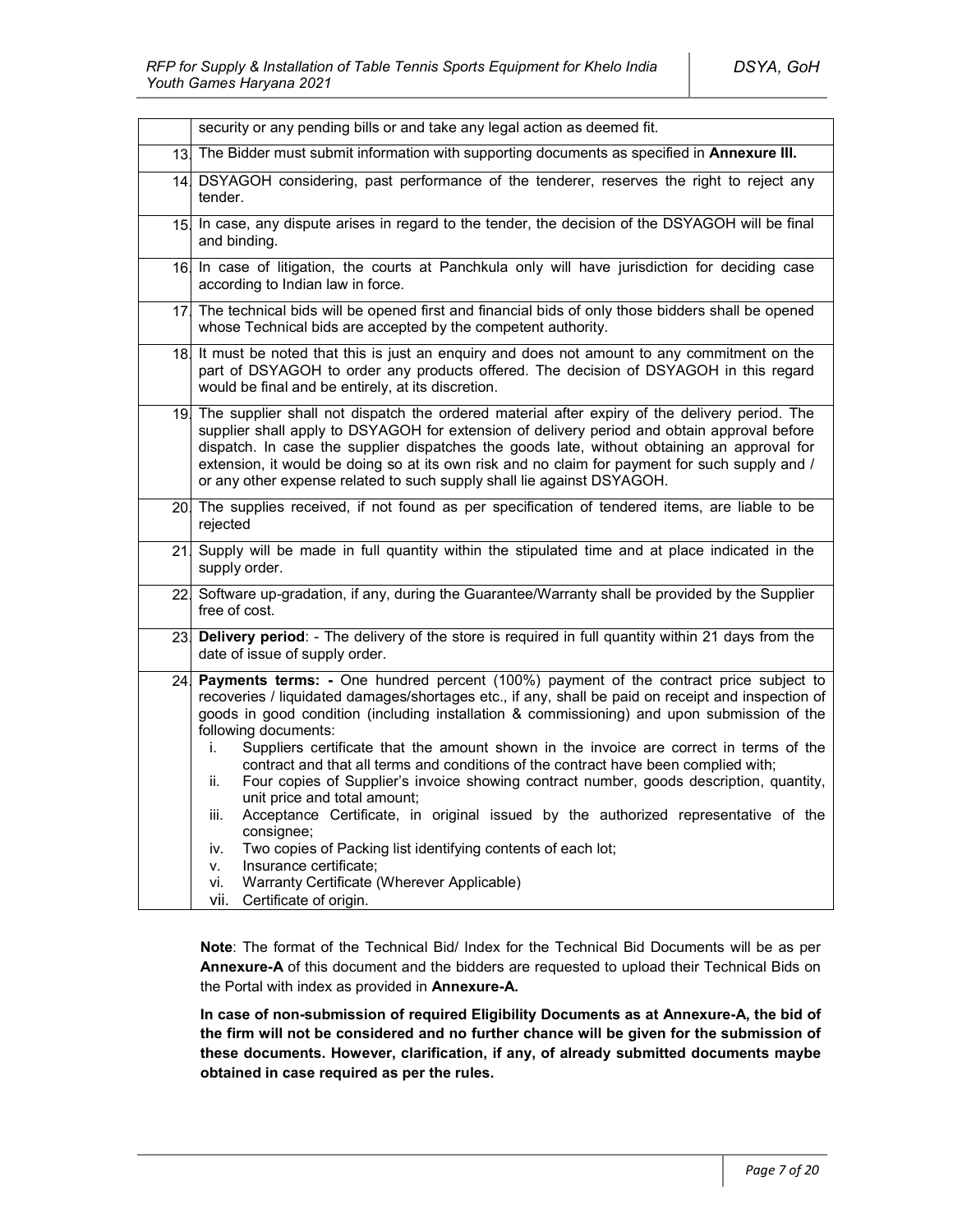**D. Standard Terms and Conditions** (wherever applicable these terms & conditions will overrule the specific terms and conditions as at Para 'C' above): -

#### **1. EMD: -**

The firms are required to deposit Earnest Money as indicated above failing which the tenders are liable to be rejected. Manufacturing Micro & Small Enterprises (MSEs) of the State, Startups/ First Generation Entrepreneurs of the State, Central or Haryana Public Sector Enterprises and "approved sources" as declared by the Industries Department, Haryana, are exempt from the deposit of EMD.

#### **2. Performance Security:**

The successful Tenderer/Bidder shall be required to deposit Performance Security Deposit within 14 days of issuance of LOA as under: -

| Sr.<br>No.     | <b>Type of Firm/Enterprises</b>                                                     | <b>Value of Performance Security</b><br><b>Deposit</b> |  |
|----------------|-------------------------------------------------------------------------------------|--------------------------------------------------------|--|
| l1             | Haryana based firms: -                                                              |                                                        |  |
|                | Haryana Based Micro and<br>(i)<br><b>Small Enterprises (MSEs)</b>                   | $(i)$ @0.2% of the value of contract                   |  |
|                | (ii) Haryana based other firms<br>enterprises                                       | (ii) @2% of the value of contract                      |  |
| $\overline{2}$ | Other States/ UTs based firms                                                       | @ 3% of the value of contract                          |  |
|                | # Harvana hased MSEs will be eligible for performance security deposit @ 0.2% who l |                                                        |  |

**#** *Haryana based MSEs will be eligible for performance security deposit @ 0.2% who have filed SSI Certificate/EM Part-II/Udyog Aadhaar Memorandum (UAM)/Udyam Registration in Haryana and who participate directly in the tendered/quoted items and offering to supply the entire* Work/Supply Order by their enterprise*.*

The conditions governing the above may kindly be seen in the notification dated 14.12.2020.

The performance security in excess of the EMD already deposited can be submitted in the shape of Demand Draft/Call Deposit Receipt/Banker's Cheque or in the shape of equivalent Bank Guarantee of any scheduled bank with branch in Panchkula. The performance security shall be returned after the successful completion of the warranty period.

In case of Bank Guarantee, the successful bidder shall furnish the performance security for the required amount (as per the above table) valid up to 180 days beyond the warranty period and further revalidating till the warranty in case of replacement during warranty period.

#### **3. Price Fall Clause:**

Price Fall Clause is that the price quoted in the tender/quotation or approved in the Rate Contract for the stores shall not exceed in any way the lowest price at which the tenderer quote for the supply the stores of identical description to Central / State Government Institutions/Undertakings/any other person during the delivery period/currency period of the rate contract. If, at any time during the delivery period/currency period, the successful tenderer reduces the rates/sale price of the quoted stores to any person at the price lower than the price chargeable under the supply order/ rate contract, the tenderers should forthwith notify such reduction and inform this office and the price payable under the supply order/contract for the stores supplied after the date of coming into force of such reduction of the rates shall stand correspondingly reduced to that level. The successful tenderers shall promptly notify the reduction of rates to this office as well as to the concerned Indenting Officer/ Consignees. The tenderer shall also give a certificate on their bills that the rates charged by them are not in any way higher to those quoted by them to the Central and other State Government etc., during the corresponding period. The Indenting Officer shall be required to ensure that requisite certificate is given by the concerned firm on the bills before releasing their payments.

**4. Penalty to firm on Delay in delivery:** Should the contractor fail to deliver or dispatch any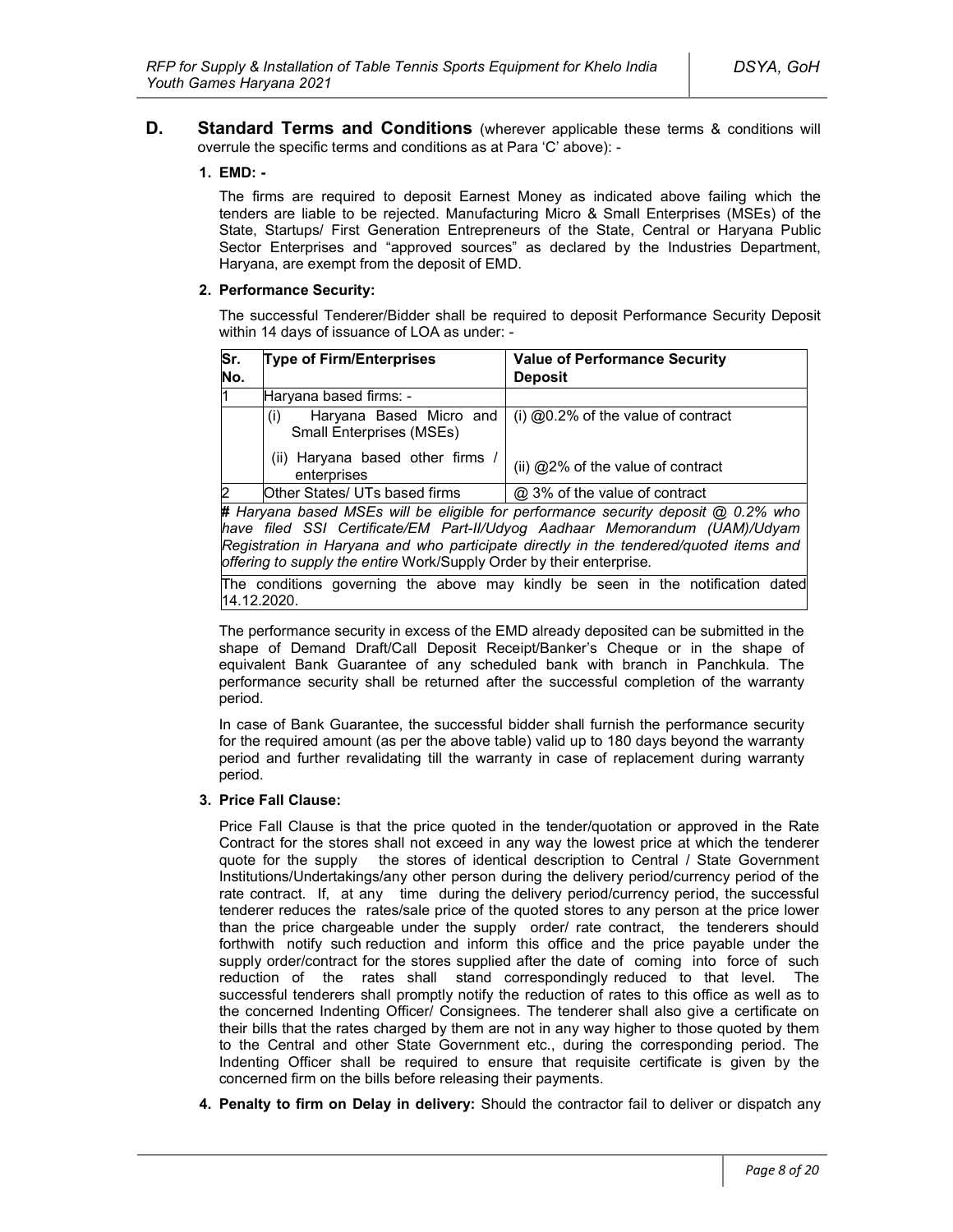consignment within the period prescribed for such delivery or dispatch stipulated in the supply order, the delayed consignment will be subject to 2% penalty per consignment per month recoverable on the value of the stores supplied.

**5.** The bidders are required to quote the basic rates, the delivery/ transportation costs/ applicable GST and duties etc., and the place of billing for the supply of stores clearly and separately. The bidders are required to intimate the place of billing.

#### **6. Penalty Clause for Department/ Govt. Agencies for delay in Payment**

Delay in payments to the suppliers beyond the stipulated credit period indicated in the supply order, unless supported by cogent reasons and approved by a higher authority, will attract penal interest on the defaulting amount  $@$  Rs. 25/- per rupees one lakh per day of delay beyond the stipulated credit period.

#### **7. Negotiation of Rates**

Regarding negotiations of rates, policy issued by the State Government vide G.O. No.2/2/2010-4-IB-II dated 18.06.2013, G.O. No.2/2/2010-4-IB-II dated 16.06.2014, G.O. No.2/2/2010-4-IB-II dated 09.02.2015 will be applicable.

#### **8. Concession to MSMEs of State:**

The State Government has notified "Haryana State Public Procurement Policy for MSME - 2016" which will be applicable in respect of concessions to Haryana based MSMEs and KVIs. For claiming the relevant concession/s like Tender Fee, Earnest Money Deposit (EMD), Turnover, Exemption in respect of Past Performance & Experience, Purchase Preference and Performance Security, the bidders are required to submit the documentary proof from Government authorities showing that they come under Haryana based manufacturing MSME/KVI units as the case may be e.g. **\***Entrepreneurs Memoranda in Haryana in bidder's name and further subject to fulfilment of eligibility criteria as provided in the said Policy of 2016.

**\*Note:-** To claim the concessions/benefits under the above policy, the bidder is required to submit SSI Certificate/Manufacturing Entrepreneurs Memorandum (part-II) issued by the Industries Department Haryana in respect of the quoted item / Udhyog Aadhaar Memorandum (UAM)/Udhyam Registration of Haryana based manufacturing enterprises in respect of the quoted item *(Ref. Industries & Commerce Department Haryana Memo No.TS/DS&D/11389-A Dated 03.07.2018)* and further subject to fulfilment of eligibility criteria as provided in the said Policy of 2016 and amendments from time to time

#### **9. Concession/benefits to Startups/First Generation Entrepreneurs of State:**

The State Government has notified "Concession/benefits in Public Procurement to Startups/First Generation Entrepreneurs of State" which will be applicable in respect of concessions to Startups/First Generation Entrepreneurs of State. For claiming the relevant concession/s like Tender Fee, Earnest Money Deposit (EMD), Turnover, Exemption in respect of Past Performance & Experience, Purchase Preference and Performance Security, the bidders are required to submit the documentary proof as per the said policy.

**10.** In case of evidence of cartel formation by the bidder(s), the EMD is liable to be forfeited along with other actions as are permissible to Government like filing complaints with the Competition Commission of India and/ or other appropriate forums.

#### **11. Purchase Preferences for approved Sources**

The DSYA Haryana, reserves the right to allow purchase preference to the approved sources, including Central or Haryana State Public Sector Undertakings/Enterprises, provided that such approved source takes part in the bidding process and the quoted prices of the approved source is within 10% of the lowest acceptable price, other things being equal. However, such purchase preference would be available to the approved source only at the lowest acceptable price.

**12. Preference to Make in India: -** The public procurement in the State in reference to "Preference to make in India" shall be governed by Govt. Order No.02/08/2020-4IB-II dated 18.11.202 or as amended from time to time in this regard)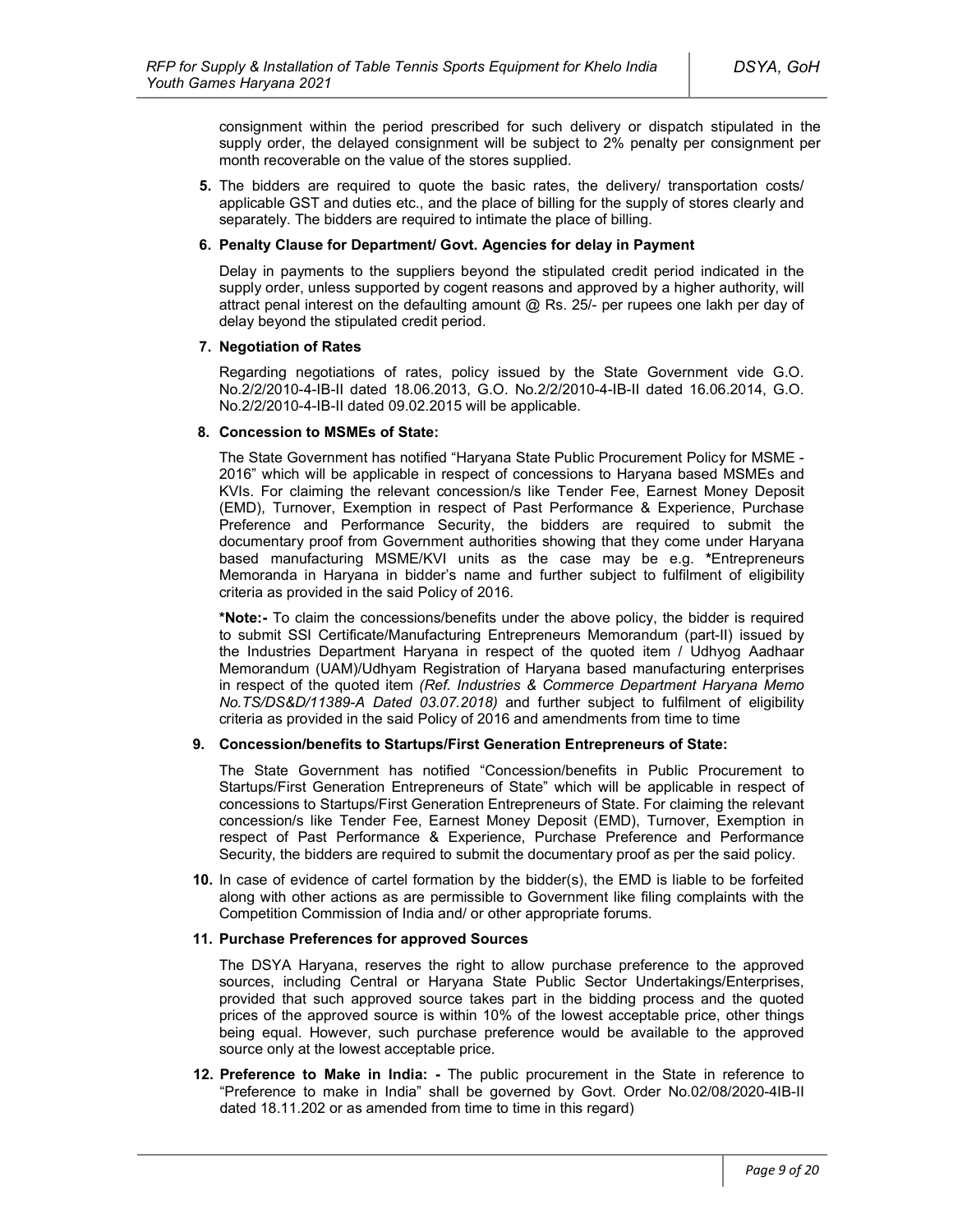**13. Restriction in Public procurement from bidders of certain Countries: -** The restriction on procurement from bidders from a Country or Countries on grounds of Defense of India or matters directly or indirectly related thereto including National Security shall be governed by Govt. Order No.02/09/2020-4IB-II dated 10.12.2020 or as amended from time to time in this regard).

#### **14. Penalty clause for rejected samples/ material offered by the Bidder:**

In case, the material offered for inspection by the firm fails to meet the specifications stipulated in NIT/Order/Contract and the samples are rejected by the Inspecting Committee, the Indenting Department will have the right to levy a penalty at 0.1% of the total order value. In case, the material offered for inspection fails during the 2nd inspection also, the Indenting Department will have the right to increase the penalty to 0.25% of the total order value. In case, the material offered fails during the 3rd and final inspection also, the firm will be liable for penal action including forfeiture of security, risk purchase, debarring/ blacklisting in future, and no further opportunity for inspection would be provided to the supplier firm.

#### **15. Grievance Redressal Mechanism for dealing with the representations/ complaints/ letters of the participating bidders/ firms:**

A time bound Grievance Redressal Mechanism for dealing with the representations/ complaints/ letters of the participating bidders/ firms in the tendering process in the State Public Procurement will be governed by State Government Policy. All the bidders/ firms who want to make any representation/ complaint against any issue related to their technical scrutiny of the bids may do the same within 5 working days (up to 05:00 P.M. of the Fifth Working day) of the date of issue of letter/ intimation regarding their **As per NIT/ Not as per NIT status.** They have to ensure that their communication is delivered/ reached within 5 working days and delay in postal will not be counted as a valid reason. No representation/ complaint in whatsoever manner from the bidders/ firms will be entertained after the opening of Financial Bid.

**16. Blacklisting**: - The firm should not be blacklisted/debarred either in Government Departments/Agencies in State of Haryana or Central Government Departments/Agencies etc. as on the date of submission of the bid in the present tender. Declaration for the same should be submitted as per the enclosed Annexure- 'D'.

### **17. Arbitration Clause**

In the case of dispute arising upon or in relation to or in connection with the contract between the Employer and the Supplier, which has not been settled amicably, any party can refer the dispute for Arbitration under The Arbitration and Conciliation Act, 1996. Such disputes shall be referred to an Arbitral Tribunal consisting of 3 (three) arbitrators, one each to be appointed by the Employer and the Supplier, the third arbitrator shall be chosen by the two arbitrators so appointed by the parties and shall act as Presiding Arbitrator. In case of failure of the two arbitrators, appointed by the parties to reach a consensus regarding the appointment of the third arbitrator within a period of 30 days from the date of appointment of the two arbitrators, the Presiding arbitrator shall be appointed by the Principal Secretary to Government of Haryana, Department of Sports & Youth Affairs, Chandigarh. The Arbitration and Conciliation Act, 1996 and any statutory modification or re-enactment thereof, shall apply to these arbitration proceedings.

Arbitration proceedings shall be held in India at Panchkula, Haryana and the language of the arbitration proceedings and that of all documents and communications between the parties shall be English.

### **18. Jurisdiction**

All disputes will be settled within the jurisdiction of the Head Quarters of Director, DSYA, Haryana at Panchkula.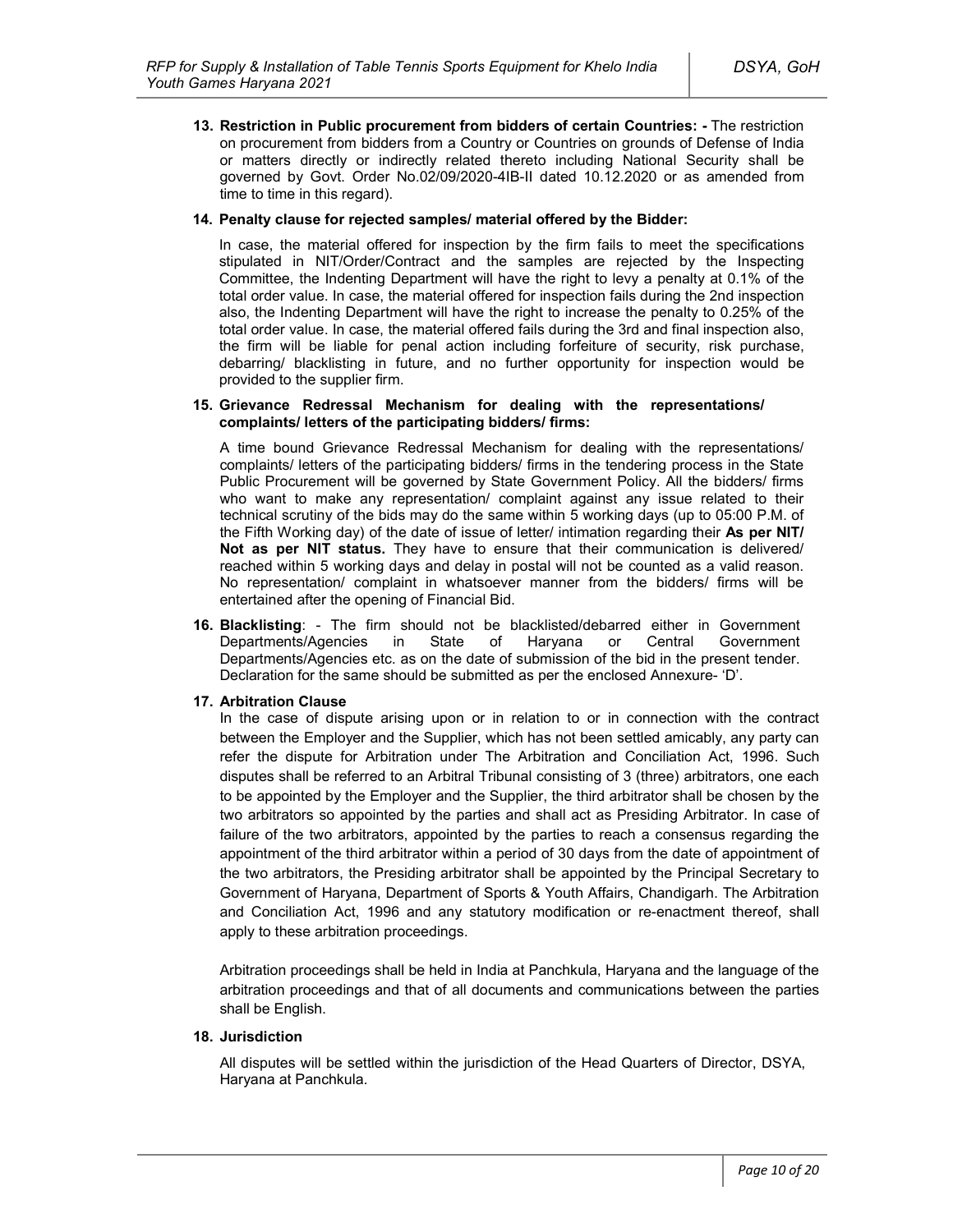## **E. OTHER TERMS AND CONDITIONS**

- 1. The firms are required to mention bifurcation of their rates showing the detail of Basic Rates, GST, Duties etc. in their bid. In case, the supplies are delayed by the firm beyond the stipulated delivery period & there has been any upward revision in the rates of GST/ Duties ON THE CONTRACTED ITEM, no such increase will be allowed. However, if there has been any reduction in GST/Duties, the same will be availed. No variation in GST/ Duties on raw material will be applicable.
- 2. All documents to be submitted by the tenderers with their offer should be self-attested in case the same are copies of original documents.
- 3. The Earnest money of the tenderers will be forfeited to Govt. account and blacklisting/ debarring besides other penal action, if they withdraw their offer/ rates or modify the terms & conditions of the same at any time during the validity of their offer before acceptance.
- 4. The authorized dealer should submit authority letter of their manufacturer, to quote the rates on their behalf failing which tender is liable to be rejected.
- 5. When manufacturer as well as its dealer/s both quote the rates in the same purchase case, then for the purpose of distribution of order, they will be considered as one offer & the order/rate contract will be placed on that firm only which has quoted lower rates among such offers & the offer is as per NIT.
- 6. The Bid i.e. Technical Bid as well as Financial Bid is to be submitted online on web portal https://etenders.hry.nic.in/nicgep/app. The Technical Bids uploaded on the portal should have proper indexing and page numbering on all the documents forming the Technical bid. Any supporting documents if required is to be submitted in online mode only along with their Technical Bids by due date and time.
- 7. The Financial bid/s of only those bidders/ items will be opened who qualify on the basis of their Technical Bids and wherever required approval of samples. The date & time of opening of the Financial bids will be intimated in the due course. The financial must be submitted in the bidder's letter head with seal and sign.
- 8. The offer without prescribed Earnest Money, Tender Fee & E-Service fee is liable to be summarily rejected. The deficiency in the remaining documents and tender requirement can be made subject to the decision by DSYA, Panchkula, Haryana
- 9. The quantity of Stores can be increased or decreased.
- 10. Notwithstanding anything contained in the Tender, DSYA reserves the right to accept or reject any Bid, and to cancel the bid process and reject the Tender, at any time, without thereby incurring any liability to the affected Bidder or Bidders and without any obligation to inform the participating/affected Bidder (s) the reason for such decision.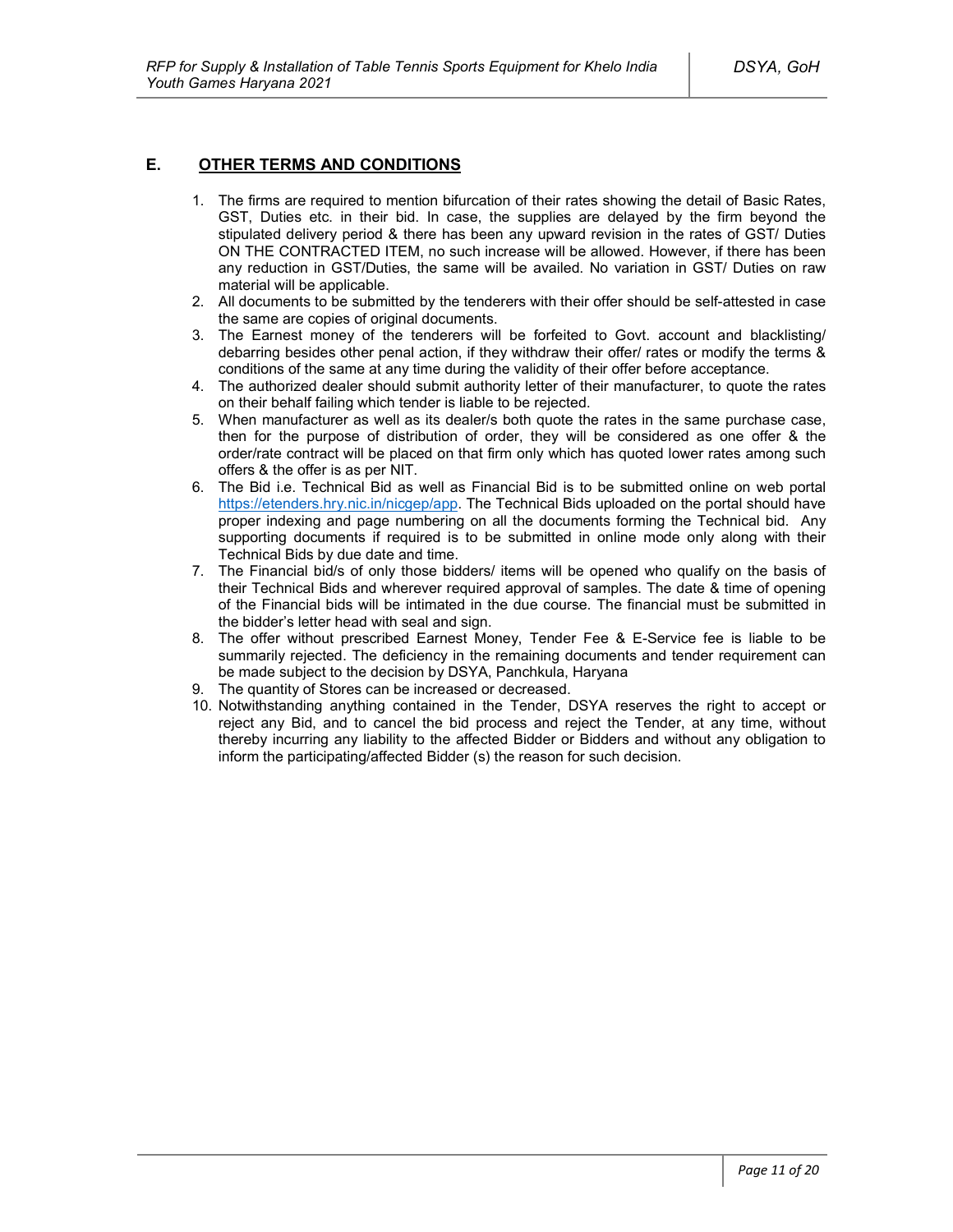## **Annexure- 'A'**

## **Technical Bid format/Index for the Technical Bid documents**

| Sr.<br>No.     | Name of the document                                                                                                                                                                                                                                                                                                                                                                                                                                                  | <b>Status</b><br>of l<br>submission<br>(Yes/No) | Page Number as per<br>numbering given to the<br>technical<br>bid<br>uploaded<br>documents<br>on the portal |
|----------------|-----------------------------------------------------------------------------------------------------------------------------------------------------------------------------------------------------------------------------------------------------------------------------------------------------------------------------------------------------------------------------------------------------------------------------------------------------------------------|-------------------------------------------------|------------------------------------------------------------------------------------------------------------|
| 1.             | All the documents submitted by the bidder as part of<br>its Technical Bid are attested by the signing authority<br>of the bidder.                                                                                                                                                                                                                                                                                                                                     | Yes/No                                          |                                                                                                            |
| $\overline{2}$ | An undertaking by the bidding firm in reference to<br>acceptance of all the terms & conditions and<br>specifications.                                                                                                                                                                                                                                                                                                                                                 | Yes/No                                          |                                                                                                            |
| 3              | Bidder should submit documents as per condition<br>No. $C(1)$ of the NIT.                                                                                                                                                                                                                                                                                                                                                                                             | Yes/No                                          |                                                                                                            |
| 4              | In respect of condition no. D (16) of the NIT Affidavit<br>on Non-Judicial Stamp Paper duly certified by the<br>Notary stating that the firm [name of the Firm] has<br>blacklisted/debarred<br>been<br>either<br>in<br>never<br>Department/Agencies<br>in State<br>Government<br>οf<br>Central<br>Haryana<br>or<br>Government<br>Department/Agencies etc. as on the date of<br>submission of the bid in the present tender. Please<br>refer Annexure- 'D' of the NIT. | Yes/No                                          |                                                                                                            |
| 5              | In respect of condition No. C (2) of the NIT Average<br>annual turnover of the Bidder from sale of sports<br>apparel and equipment/items in the last 3 years i.e.<br>2017-18, 2018-19 and 2019-20 must be at least 01<br>Crore. Bidder is required to submit valid Turnover<br>Certificate for last 3 Financial Years duly certified by<br>CA as per the enclosed Annexure- 'E' of the NIT.                                                                           | Yes/No                                          |                                                                                                            |
| 6              | Bidder should submit documents as per condition<br>No. C (3) of the NIT.                                                                                                                                                                                                                                                                                                                                                                                              | Yes/No                                          |                                                                                                            |
| $\overline{7}$ | Bidder should submit documents as per condition<br>No. $C(4)$ of the NIT.                                                                                                                                                                                                                                                                                                                                                                                             | Yes/No                                          |                                                                                                            |
| 8              | Bidder should submit all the required details as per<br>Condition as at Sr. No. C (6) of the NIT.                                                                                                                                                                                                                                                                                                                                                                     | Yes/No                                          |                                                                                                            |
| 9              | Bidder should submit certificate as per condition No.<br>$C(7)$ of the NIT.                                                                                                                                                                                                                                                                                                                                                                                           | Yes/No                                          |                                                                                                            |
| 10             | Bidder should submit the warranty certificate as per<br>condition No. C (8) of the NIT.                                                                                                                                                                                                                                                                                                                                                                               | Yes/No                                          |                                                                                                            |
| 11             | Bidder should submit certificate as per condition No.<br>$C(9)$ of the NIT.                                                                                                                                                                                                                                                                                                                                                                                           | Yes/No                                          |                                                                                                            |
| 12             | In respect of Condition as at Sr. No. C (10) of the<br>NIT-the bidder is required to submit certificate that<br>the technical specification of the sports equipment<br>used in competitions should be as per rule of the<br>International / National Federation/Association of<br>concerned disciplines.                                                                                                                                                              | Yes/No                                          |                                                                                                            |
| 13             | Bidder should submit self-attested declaration on Rs.<br>100/- stamp paper as per Condition as at Sr. No. C<br>$(12)$ of the NIT.                                                                                                                                                                                                                                                                                                                                     | Yes/No                                          |                                                                                                            |
| 14             | In respect of Condition as at Sr. No. C (13) of the<br>NIT- The bidder must submit information with                                                                                                                                                                                                                                                                                                                                                                   | Yes/No                                          |                                                                                                            |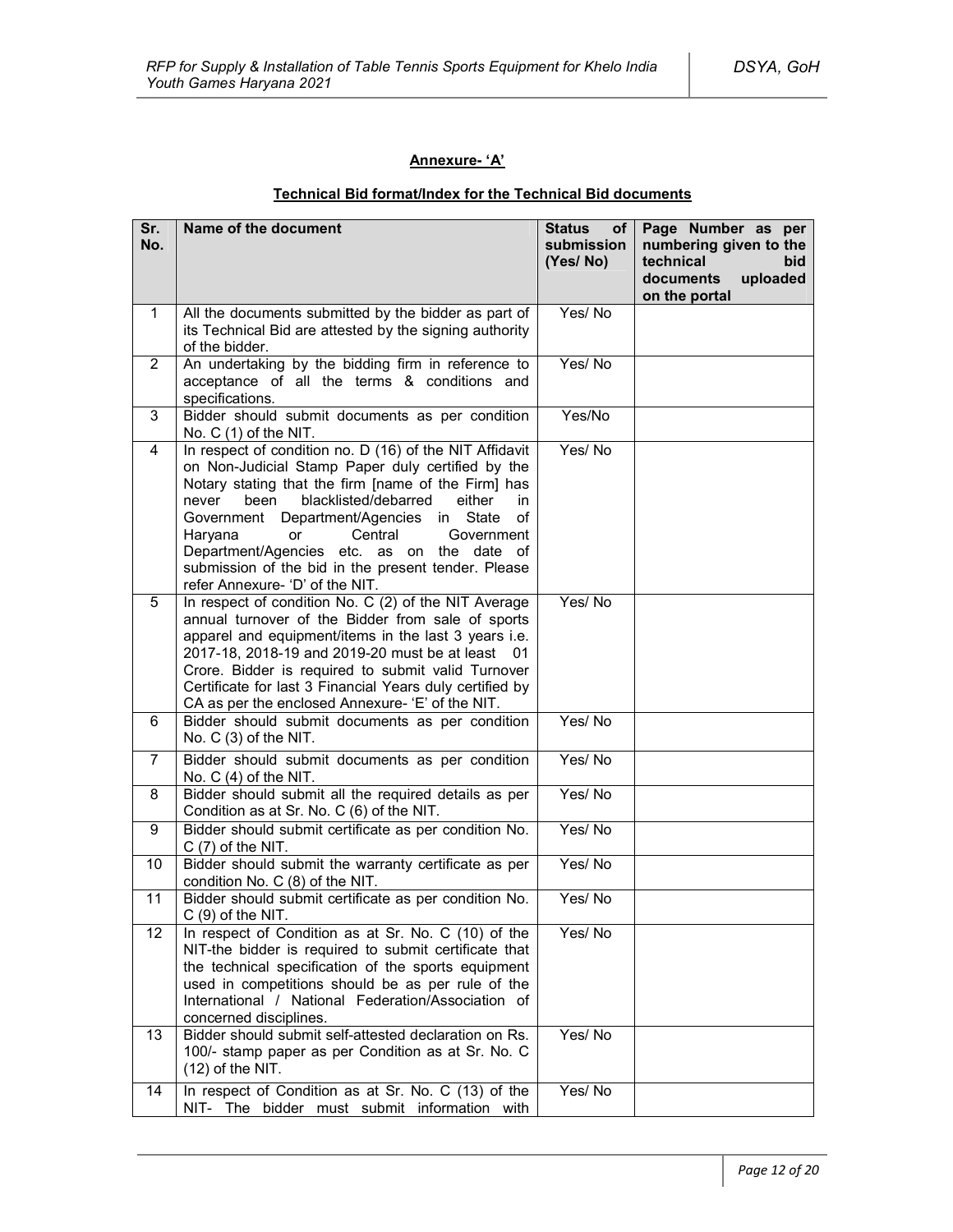|    | supporting documents as specified in <b>Annexure-III.</b> |         |  |
|----|-----------------------------------------------------------|---------|--|
| 15 | Bidder should submit undertaking as per condition         | Yes/ No |  |
|    | No. C (22) of the NIT.                                    |         |  |
| 16 | <b>GST</b><br>Bidder should provide Copy of<br>valid      | Yes/ No |  |
|    | Registration Certificate.                                 |         |  |
| 17 | Acceptance of Delivery Period as per NIT.                 | Yes/ No |  |
| 18 | Acceptance of Payment terms as per NIT.                   | Yes/No  |  |
| 19 | All uploaded documents are properly numbered and          | Yes/No  |  |
|    | in sequence.                                              |         |  |
| 20 | Tender submission letter submitted                        | Yes/No  |  |
| 21 | PDF Catalogue as per Annexure II                          | Yes /No |  |

**Important:** -\* **In case the Technical Documents are uploaded on the portal without proper page numbering, the Tendering Department will be within its right to cancel the bid of the said firm.**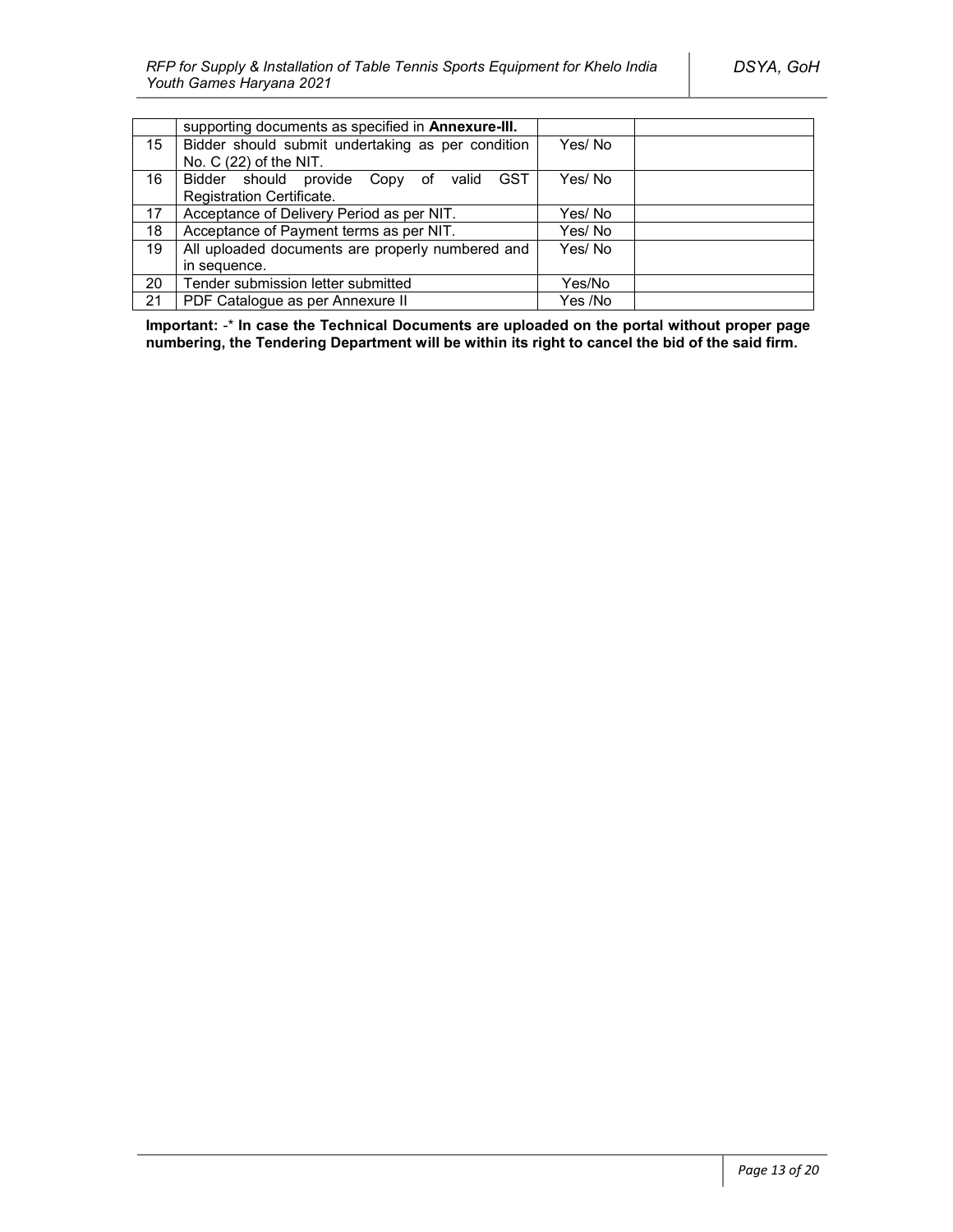## **Annexure- 'B'**

#### **Tender Submission Letter**

To

CEO, Khelo India Youth Games, Department of Sports & Youth Affairs (DSYA), Government of Haryana Tau Devi Lal Sports Complex, Sector 3, Panchkula, Haryana – 134109

Sub: 'Supply & Installation of Table Tennis Sports Equipment for Khelo India Youth Games Haryana-2021'

Ref: RFP No. .................................................

I/ We, the undersigned, offer to provide the above services to DSYA. We are hereby submitting our bid, in a sealed envelope.

I/We, hereby declare that:

- (a) We are enclosing and submitting herewith our Bid, with the details as per the requirements of the tender, for your evaluation and consideration.
- (b) I/We have read carefully the terms and conditions of the tender document attached hereto and hereby agree to abide by the said terms and conditions.
- (c) The bid is unconditional.
- (d) I/We undertake that documents submitted are genuine/authentic and nothing material has been concealed. I/We understand that the contract is liable to be cancelled, if it is found to be having obtained, through fraudulent means/concealment of information.
- (e) We shall make available to the DSYA any additional information it may find necessary or require to clarify, supplement or authenticate the Bid.
- (f) Until a formal agreement is prepared and executed, acceptance of this tender document shall constitute a binding contract between DSYA and us subject to the modifications, as may be mutually agreed to, between DSYA and us.
- (g) We agree to keep this bid valid for acceptance for a period of ninety (90) days from the date of opening the bid.

We understand that the DSYA is not bound to accept any tender that the DSYA receives.

Yours faithfully,

Authorized Signatory (with Name, Designation, Contact no. and Seal) *Note: On the Letterhead of the Bidder.*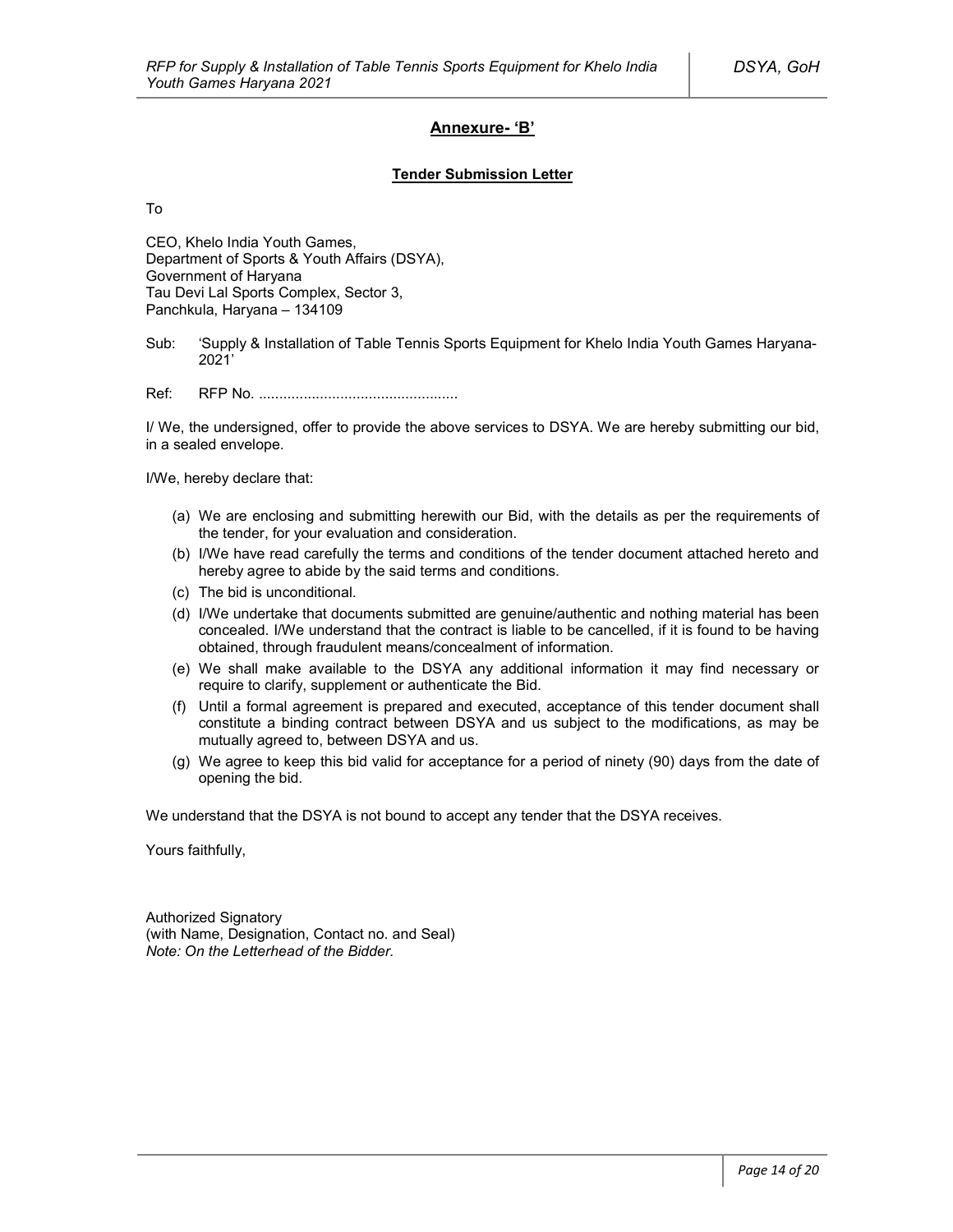### **Annexure- 'C'**

#### **MAF (Manufacturer Authorization Form)**

Date: Ref Number:

To

CEO, Khelo India Youth Games, Department of Sports & Youth Affairs, Govt. of Haryana, Tau Devi Lal Sports Complex, Sector 3, Panchkula, Haryana - 134109

- Sub: 'Supply & Installation of Table Tennis Sports Equipment for Khelo India Youth Games-2021, Haryana'
- Ref: RFP No. .................................................

Dear Sir,

We authorize M/s ................., to offer their quotation, negotiate and conclude the contract with you against the above invitation for offer.

We hereby extend our full guarantee and warranty as per terms and conditions of the and/or the contract for the equipment and services offered against this invitation for offer by the M/s ……………., **<Full address>**. We hereby commit to the terms and conditions and will not withdraw our commitments during the process and/or the period of contract. As OEM, if the successful bidder is unable to perform services as per contract, OEM shall offer maintenance services or designate another agency as per /contract for equipment offered and shall be responsible for execution of contract and shall be eligible to receive payments as per payment schedule

Yours Faithfully, (Signature of the Bidder)

Name Designation Seal<sup>1</sup> Date: Business Address: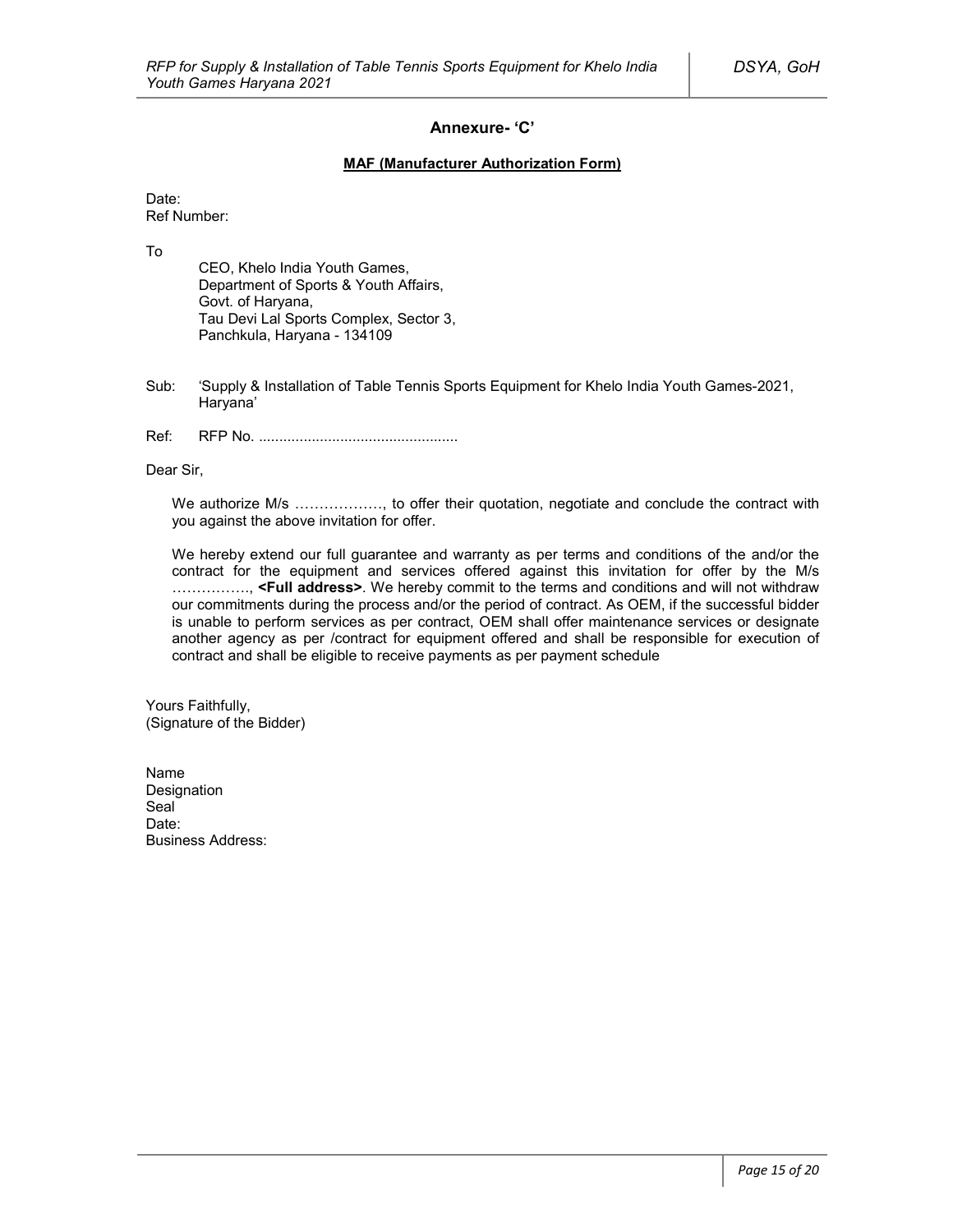## **Annexure-'D'**

#### **Performa for Affidavit**

*(on non-judicial stamp paper of Rs. 100/-)*

I \_\_\_\_\_\_\_\_\_\_ Proprietor/Director/Partner of the firm M/s. \_\_\_\_\_ do hereby solemnly affirm that our firm M/s. has never been blacklisted/debarred either in Government Departments/Agencies in State of Haryana or Central Government Departments/Agencies etc. as on the date of submission of the bid in the present tender.

…………………………………………… Name of the Bidder

…………………………………………………… Signature of the Authorised Signatory

…………………………………………… Name of the Authorised Signatory

Place: \_\_\_\_\_\_\_\_\_\_\_\_\_\_\_\_\_ Date: \_\_\_\_\_\_\_\_\_\_\_\_\_\_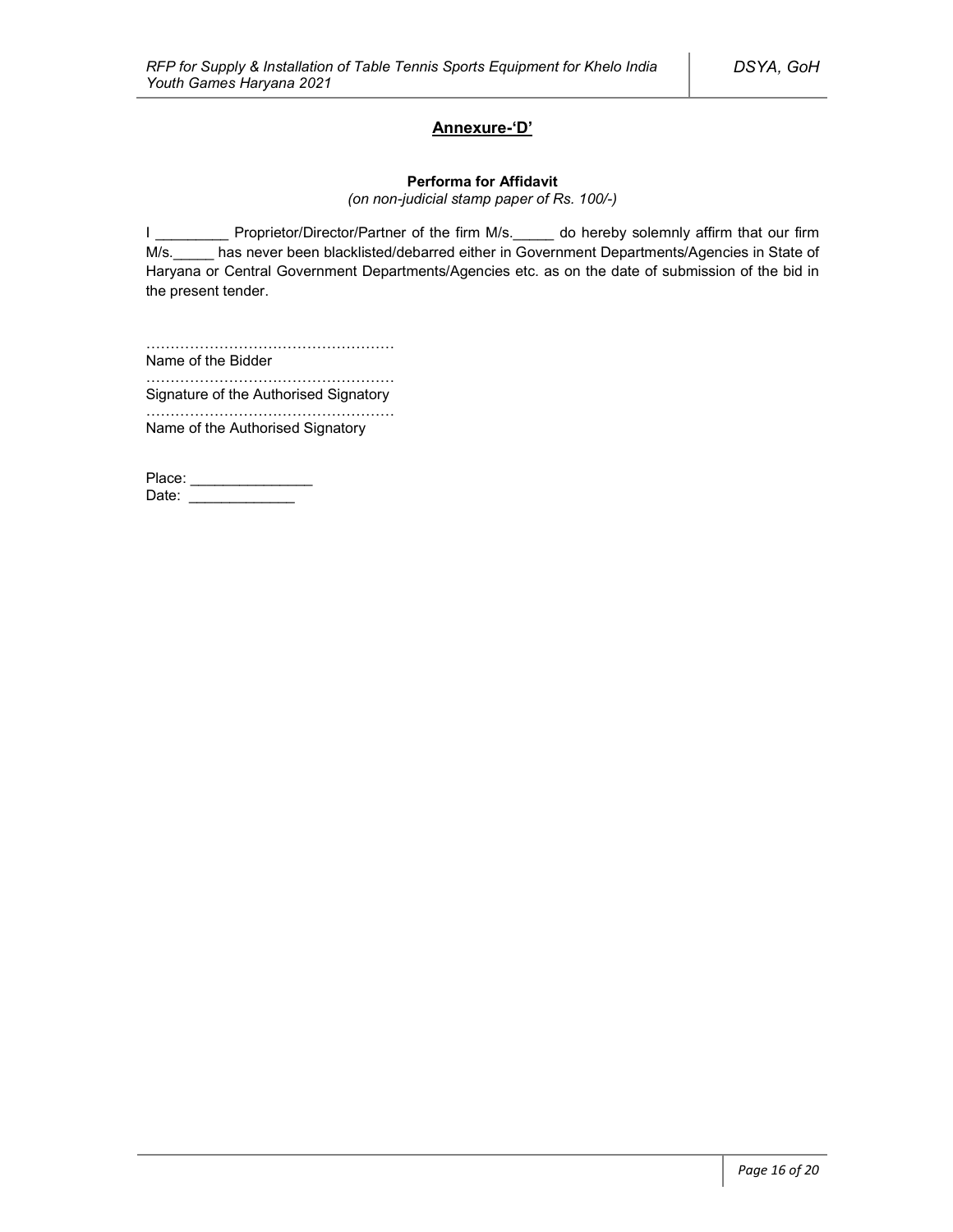## **Annexure- 'E'**

#### **Format for Financial Capacity**

| <b>Financial Year</b> | <b>Annual Turnover</b> |
|-----------------------|------------------------|
| 2017-18               |                        |
| 2018-19               |                        |
| 2019-20               |                        |

**Note:** All figures quoted above shall be substantiated by attaching the copy of Audited Annual Reports or a certificate from a Chartered Accountant.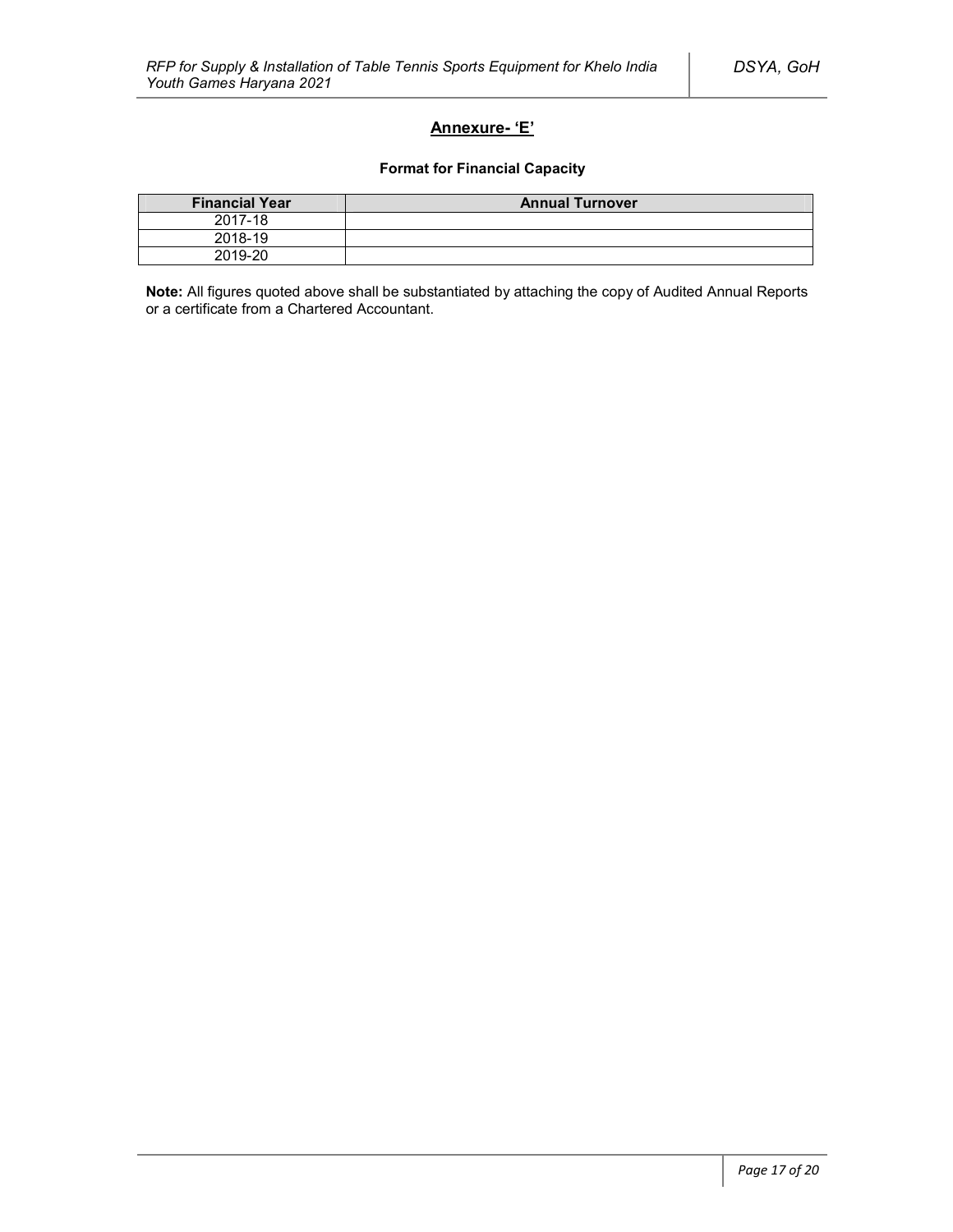## **ANNEXURE- 'I'**

### **ITEM WISE DETAILED SPECIFICATIONS & QUANTITY**

| <b>Sports Discipline: Table Tennis</b> |                                                  |                                                     |                       |          |  |  |  |  |
|----------------------------------------|--------------------------------------------------|-----------------------------------------------------|-----------------------|----------|--|--|--|--|
| <b>Sr</b><br><b>No</b>                 | <b>Item Description</b>                          | <b>Item Specification</b>                           | <b>Required Brand</b> | Quantity |  |  |  |  |
| 1                                      | T.T. Flooring<br><b>Attached Flooring</b><br>Tap | L 17-meter x W 1.5-meter x<br>thickness 5 mm        | Stag/Spotex/Yonex     | 30       |  |  |  |  |
| $\overline{2}$                         | T.T. Towel Stands                                | Height - 69cm; Length - 31cm;<br>Width - 31 cm      | Stag/DHS/Butterfly    | 16       |  |  |  |  |
| 3                                      | <b>Umpire Chair</b>                              | Height $-1.05m$ ; Length $-0.7m$ ;<br>Width $-0.7m$ | Stag/Yonex/Slazenger  | 6        |  |  |  |  |
| $\overline{4}$                         | Time Out Sign. (Big)                             | Height – 300mm; Length – 285mm                      | Stag/DHS/Butterfly    | 8        |  |  |  |  |
| 5                                      | Net Gauge                                        | Height $-15.27$ cm                                  | Stag/DHS/Butterfly    | 35       |  |  |  |  |
| 6                                      | Tension Gauge                                    | Height $-15.27$ cm                                  | Stag/DHS/Butterfly    | 35       |  |  |  |  |

**Note:** Bidders are requested to quote exactly the required specifications and brands which are mentioned above. Quoted items other than the above-mentioned specifications and brands will not be considered.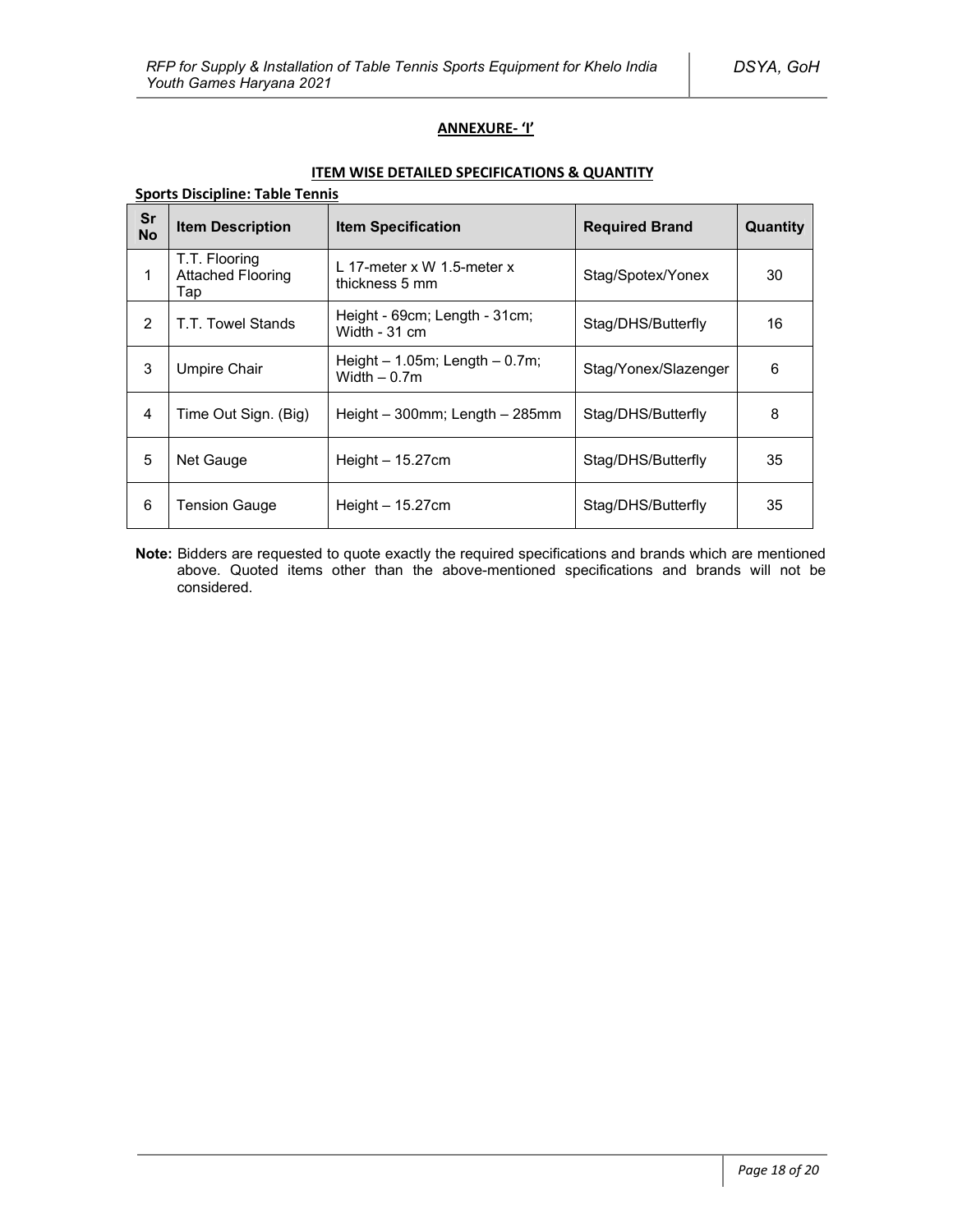## **ANNEXURE- 'II'**

# **COMPLIANCE STATEMENT:**

## **Sports Discipline: Table Tennis**

| <b>Sr No</b>   | <b>Item Description</b>                | Compliance<br><b>Specifications</b><br>(Yes/No) | <b>Offer Brand</b><br>(Make/Model) | <b>Remarks</b><br>(If Any) |
|----------------|----------------------------------------|-------------------------------------------------|------------------------------------|----------------------------|
| 1              | T.T. Flooring Attached Flooring<br>Tap |                                                 |                                    |                            |
| 2              | T.T. Towel Stands                      |                                                 |                                    |                            |
| 3              | <b>Umpire Chair</b>                    |                                                 |                                    |                            |
| $\overline{4}$ | Time Out Sign. (Big)                   |                                                 |                                    |                            |
| 5              | Net Gauge                              |                                                 |                                    |                            |
| 6              | <b>Tension Gauge</b>                   |                                                 |                                    |                            |